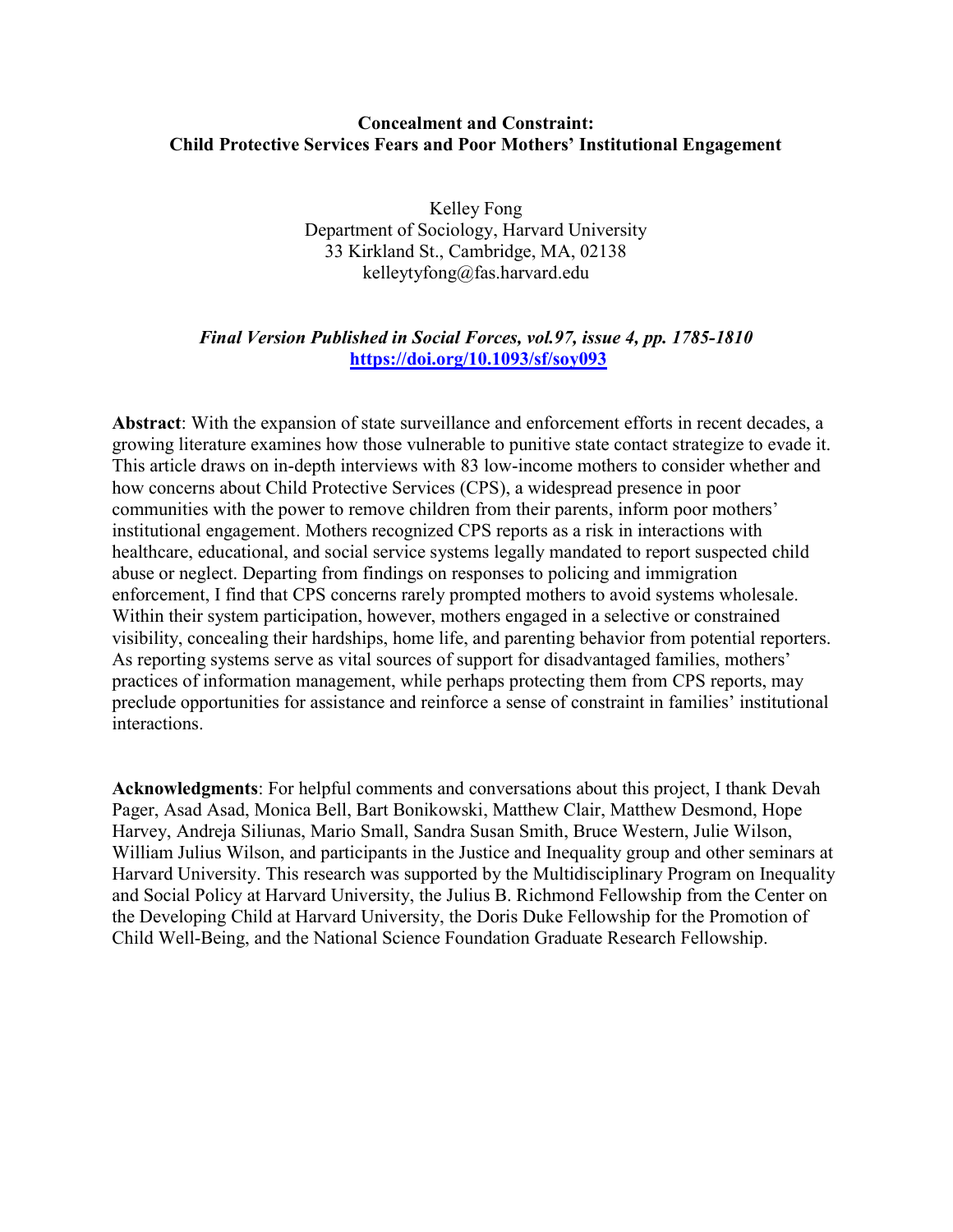# INTRODUCTION

Tasked with protecting children from abuse and neglect, U.S. child welfare authorities investigate the parents of over three million children each year (U.S. Department of Health and Human Services [HHS] 2018). Given the multifaceted hardships and stress engendered by weak welfare and labor market supports and systemic racism, the child welfare system disproportionately intervenes with poor mothers, particularly poor Black and Native American mothers (Berger and Waldfogel 2011; HHS 2018; Roberts 2002). The state turns to an expansive array of intermediaries to oversee parenting: doctors, teachers, police, social service providers, and other professionals legally mandated to report suspected maltreatment to Child Protective Services  $(CPS)$ .<sup>1</sup> The very systems at the front lines of serving children and families are thus linked to a state authority threatening child custody.

How do those vulnerable to CPS reports interact with surveilling intermediaries given these intermediaries' roles as conduits to CPS intervention? While an emerging literature highlights "system avoidance" as a strategy to evade detection by authorities (Brayne 2014; Goffman 2009; Haskins and Jacobsen 2017), avoidance may be impractical in the CPS context. Mandated CPS reporters are central in families' lives and low-income mothers see themselves as exemplary parents (Edin and Kefalas 2005). Still, a carefree approach can be risky: CPS reports can lead to child removal, even for parents trying their best under challenging circumstances, as family needs rooted in structural disadvantages become defined as child maltreatment (Lee 2016; Reich 2005).

This study draws on interviews with 83 poor mothers to examine how they understood and responded to this dilemma. I find that even as mothers expressed confidence in their parenting, they recognized CPS reports as a risk in their interactions with mandated reporting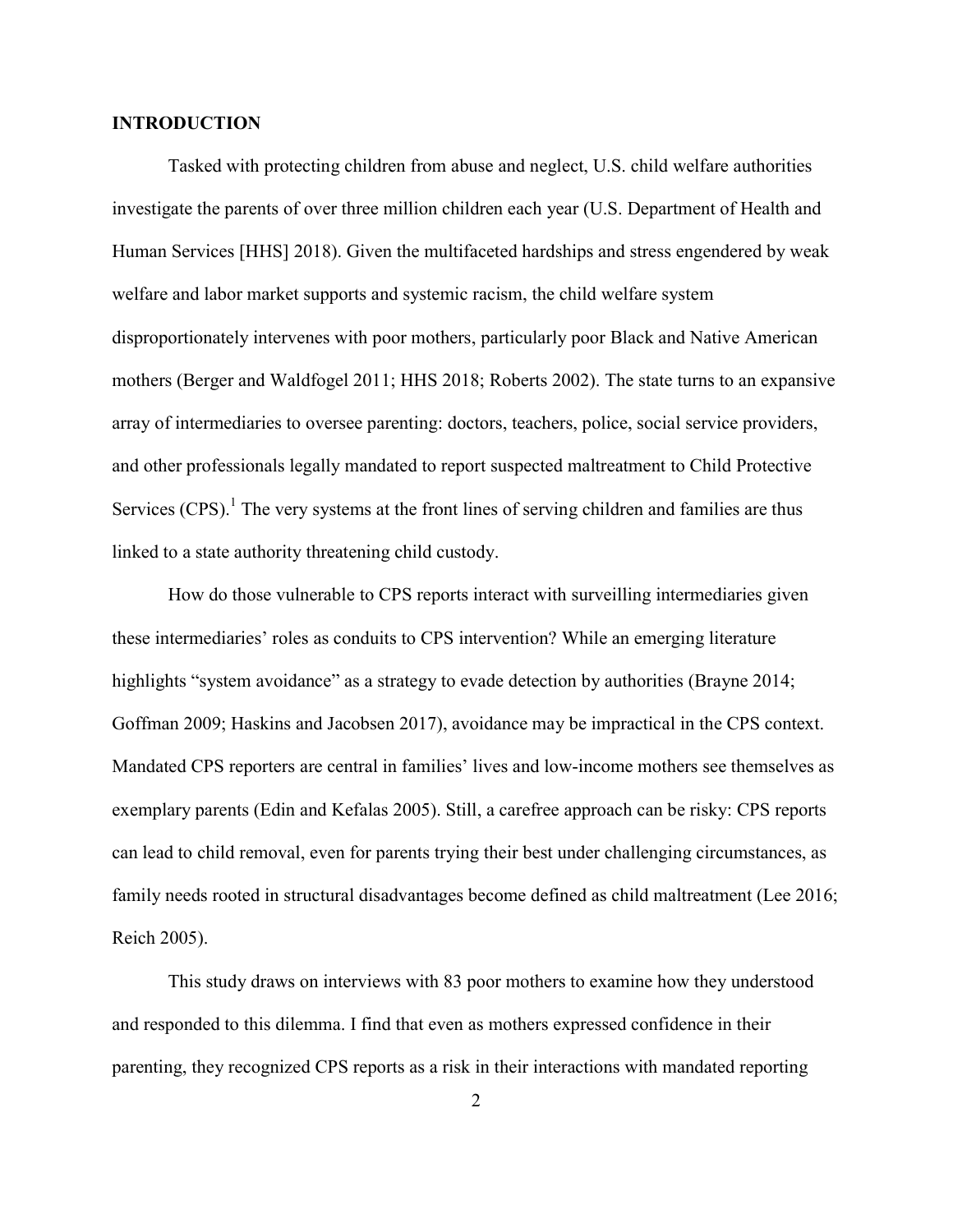systems. CPS concerns rarely prompted mothers to avoid systems wholesale, but within their participation in healthcare, educational, and social service systems, they engaged in a selective visibility, presenting themselves but not their full selves to authorities. Worried that others would interpret their disclosures or behaviors as abuse or neglect and notify CPS, mothers sought to shield areas of perceived vulnerability from view.

These findings provide a more comprehensive understanding of individuals' experiences of and reactions to state surveillance. Those seeking to protect themselves from unwanted state intervention may perceive their presence in systems – physically or in administrative records – as benign or even beneficial with respect to the state. Yet presence does not imply full engagement. Recognizing risks in other forms of visibility, including details disclosed or behaviors observed, individuals selectively conceal aspects of their lives from systems. Such practices may perpetuate disadvantage by precluding assistance and reinforcing a sense of constraint in institutional interactions.

### CHILD PROTECTIVE SERVICES REPORTING

Child welfare surveillance of families encompasses not only surveillance by child welfare authorities (Lee 2016; Reich 2005), but also a more extensive monitoring by other entities for child welfare authorities. In the 1960s, responding to the identification of "battered child syndrome," every state passed legislation mandating certain professionals working with children to report child maltreatment, prompting a meteoric rise in reports – from approximately 10,000 in 1967 to 800,000 annually within a decade and 2.1 million another decade later (Waldfogel 1998:7). Today, mandated reporters typically receive training to educate them about this duty. Nearly two-thirds of CPS reports (65%) come from these professionals (including medical, educational, law enforcement, and social service professionals), with the remainder from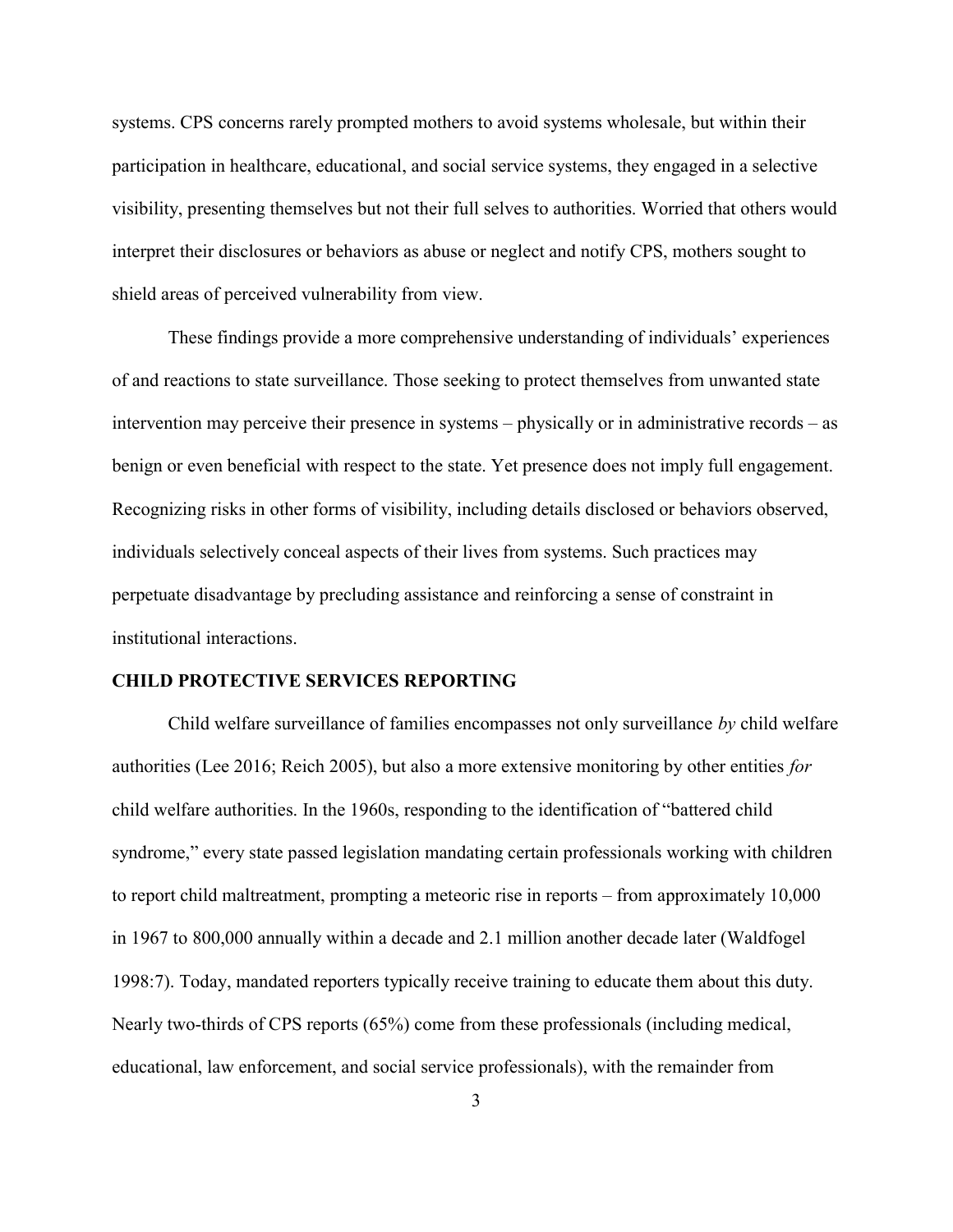nonprofessionals such as relatives, friends, and neighbors (18%) or other or anonymous sources (17%) (HHS 2018). Interactions with bureaucratic authorities can thus trigger CPS investigations. Qualitative research on other topics offers examples of disadvantaged mothers worried about CPS reports when engaging with shelters, schools, police, and public housing authorities (Bell 2016:337; Goffman 2009:350; Lareau 2011[2003]:217-18,228-31; McCormack 2005:672; Sered and Norton-Hawk 2014:34,49,129), calling for a focused analysis of how they respond to CPS reporting risks.

For poor mothers, particularly poor Black and Native American mothers, CPS contact is not a remote possibility, but a widespread occurrence. Remarkably, U.S. families' engagement with the child welfare system is comparable in scale and concentration to the high levels of incarceration experienced by poor communities of color. Approximately one in three children nationwide – and up to *half* of Black children – experience a CPS investigation during childhood (Kim et al. 2017). After investigating, child welfare agencies can obtain a court order to take custody of children. Recent point-in-time foster care rates for U.S. children, at 576 per 100,000, are comparable to imprisonment rates for U.S. adults, at 582 per 100,000 (Carson 2018; HHS 2017). In some cases, parental rights are terminated permanently, among the most intrusive ways the state intervenes in families.

Though child welfare system involvement is not limited to poor mothers, decades of research finds poverty and neighborhood disadvantage the "most consistent and strongest" predictors of this involvement (Cameron and Freymond 2006, quoted in Berger and Waldfogel 2011:11). Through material hardship, stress, and/or visibility to reporters, having a lower income increases the risk of CPS reports (Cancian, Yang, and Slack 2013). In a recent California birth cohort, 21% of children whose births were covered by Medicaid experienced a CPS report by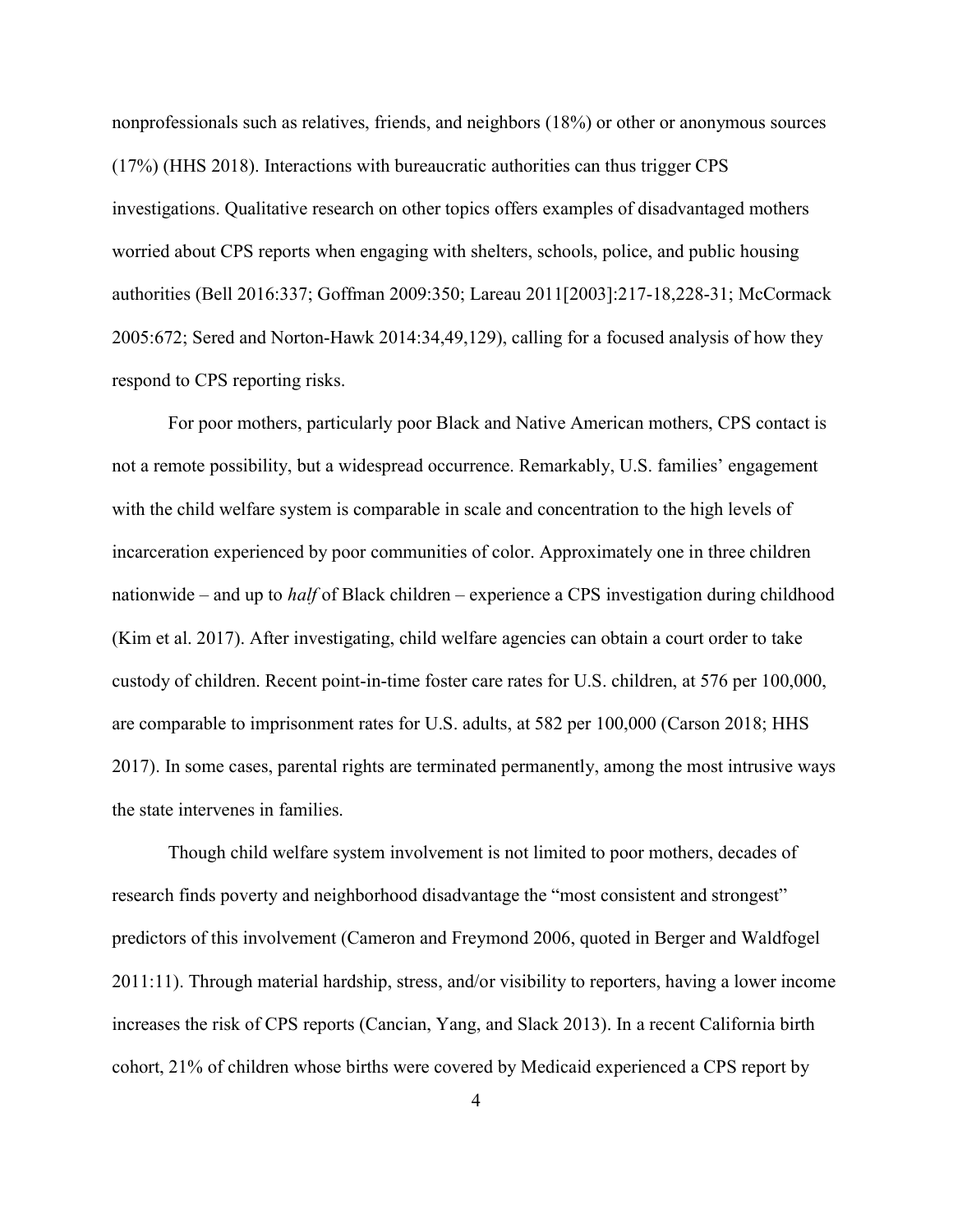age five, compared with 9% of other children (Putnam-Hornstein and Needell 2011). Reports typically involve parents with high needs who face challenges in caring for their children, rooted in conditions of poverty (Fong 2017; Lee 2016). The vast majority  $-75\%$  of confirmed reports  $$ allege neglect (HHS 2018), a broad category of allegations including failure to provide adequate food, clothing, shelter, medical care, or supervision.

Ethnographic work depicts the child welfare system as an instrument of state power among parents swept up in the system (Lee 2016; Reich 2005). However, as CPS saturates poor communities (Roberts 2008), even those not under the agency's purview may understand CPS contact as a risk they themselves face. Moreover, CPS may be a meaningful presence for families beyond interactions with child welfare officials, yet scholars have not systematically examined whether and how perceptions of CPS risks inform interactions with the service providers charged with supporting family well-being.

#### PREVENTING STATE INTERVENTION

With the expansion of state surveillance and enforcement efforts in recent decades (Garland 2001), an emerging literature examines how individuals strategize to evade punitive state contact. The case of CPS is an important empirical and theoretical addition to this literature, which has primarily studied responses to criminal control. CPS brings the surveillance of women, specifically poor women of color, to the forefront (Roberts 2014) and the nature of this surveillance may engender different responses from those vulnerable to it.

In other domains, such as criminal justice, immigration enforcement, and welfare, those subject to surveillance often respond creatively to prevent unwanted state contact. Around enforcement agents, some seek to portray lawful, compliant selves. For example, Skid Row residents attend to their bodily movements, attempting to convey innocence to police (Stuart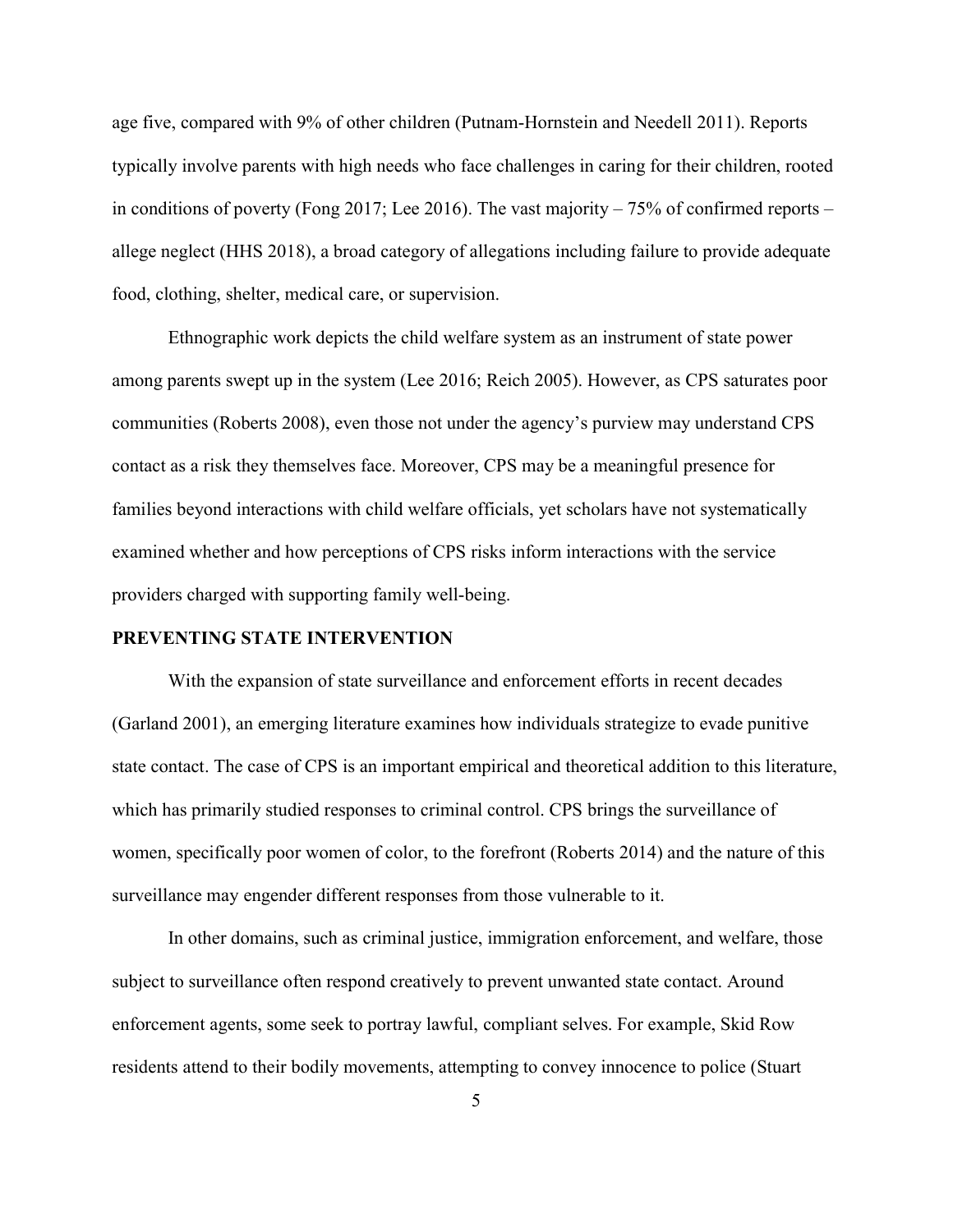2016). Hispanic immigrants under restrictive immigration laws "try[] to pass as 'American' by dressing in fashionable U.S. styles, carrying cellular phones, and driving newer model cars" (Rodríguez and Hagan 2004:338). Welfare recipients may perform cooperation and obedience, declining to tell their caseworkers about income from informal work to maintain benefits and limit sanctions (Edin and Lein 1997; Gilliom 2001; Gustafson 2011; Hughes 2017).

While this research on self-presentations around state surveillance officials themselves – police officers, immigration enforcement agents, and welfare caseworkers – is instructive, intermediaries are increasingly tasked with monitoring vulnerable populations. The state ropes schools, community organizations, employers, landlords, and others into managing deviance, such that "the spaces surrounding the net…are increasingly drawn into its orbit" (Cohen 1985:78; Garland 2001; Rios 2011; Desmond and Valdez 2013). While its reliance on intermediaries is not unique given the expansion of contemporary state surveillance beyond centralized authorities, CPS is an ideal case to examine how individuals engage with third-party surveillors.<sup>2</sup> Instead of patrolling the streets looking for maltreating parents, CPS mandates thirdparty sentinels to bring wrongdoing to its attention, such that almost all reports originate from outside the agency.

Previous scholarship identifies avoidance as the primary way those known to or wanted by the state shift interactions with third-party systems to prevent apprehension. For example, young men sought by police withdraw from jobs and medical services, seeing them as pathways to arrest (Goffman 2009). Patients abandon emergency medical care when they see police checking identification, as they "[do] not want the police to discover some arrestable status (i.e., an outstanding warrant, probation violation, or status as an undocumented immigrant)" (Lara-Millán 2014:877). Indeed, individuals with criminal justice history are less connected to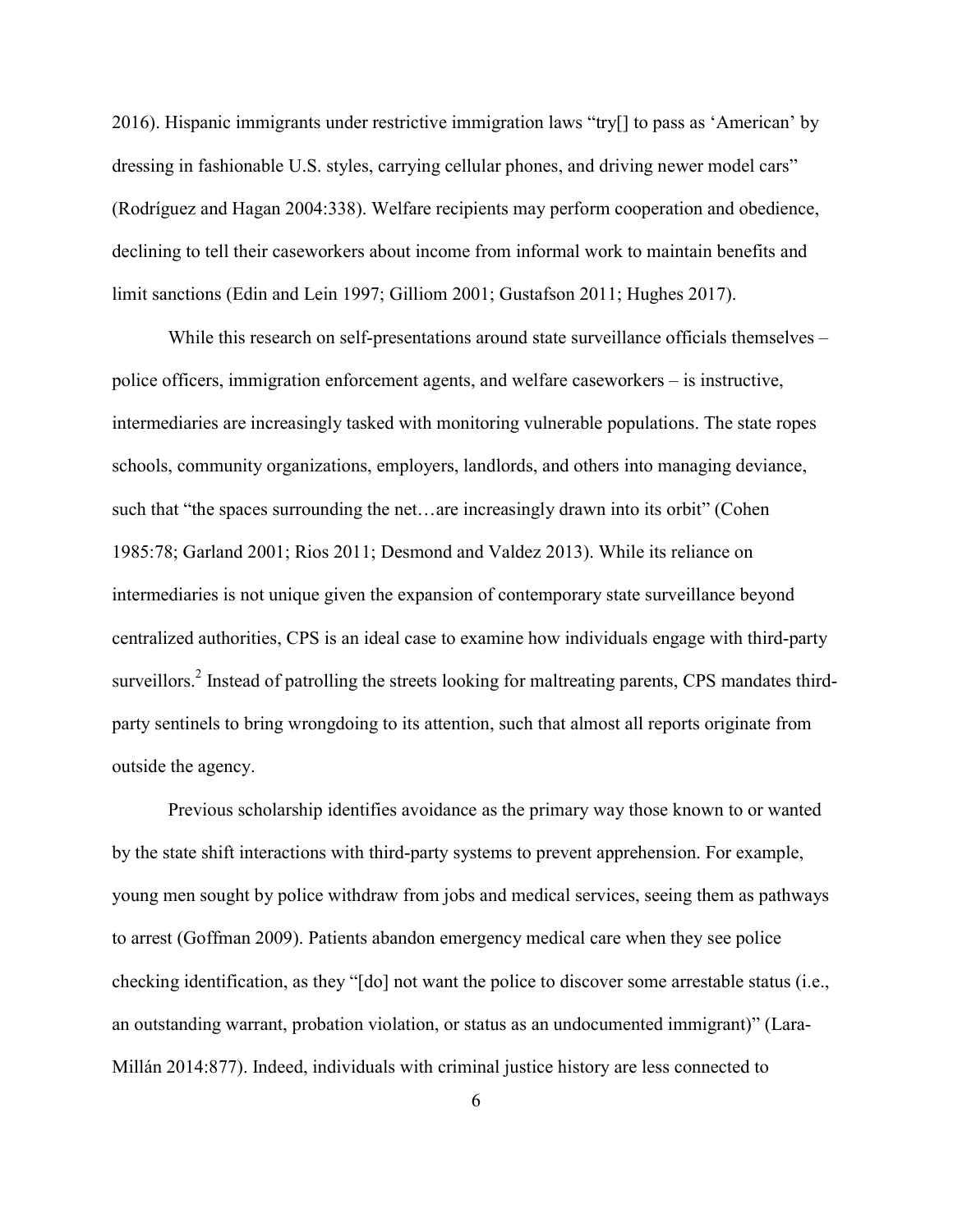educational, medical, financial, and labor market institutions; even those with very low-level criminal justice experiences withdraw from social institutions such as children's schools (Brayne 2014; Haskins and Jacobsen 2017; Lageson 2016). Undocumented immigrants, too, hesitate to utilize medical services, access government benefits, call the police, and even send children to school (Abrego 2011; Berk and Schur 2001; Menjívar 2006; Rodríguez and Hagan 2004; Yoshikawa 2011). Mothers in mixed-status families "go to great lengths to avoid contact with social service providers" (Abrego and Menjívar 2011:16). These practices, while perhaps protecting individuals from punishment, distance them from institutions that might provide support and stability.

In the CPS case, however, avoiding surveillors may not be viable. Mandated reporters, which are omnipresent for families, encompass the formal systems that low-income families rely on to meet their daily needs. Avoidance can be counterproductive, as missing school or doctors' appointments may prompt medical or educational neglect allegations. Furthermore, CPS reports are generally triggered by behavior observed by or disclosed to reporters, rather than records linkages and raids that locate those with sanctionable legal statuses. Thus, simply participating in record-keeping systems (Brayne 2014) does not necessarily increase the risk of a CPS report and may actually improve authorities' perceptions of one's parenting. Finally, low-income mothers claim strong identities as "good mothers," in contrast to others they label as abusive or neglectful (Edin and Kefalas 2005). Perhaps in contrast to men deeply entangled in the criminal justice system (Goffman 2009), mothers not engaged in clearly delinquent behavior may not feel they need to go completely underground.<sup>3</sup>

This study considers how those at risk of CPS reports experience and respond to the diffuse, third-party surveillance of mandated reporters. Specifically, I examine when low-income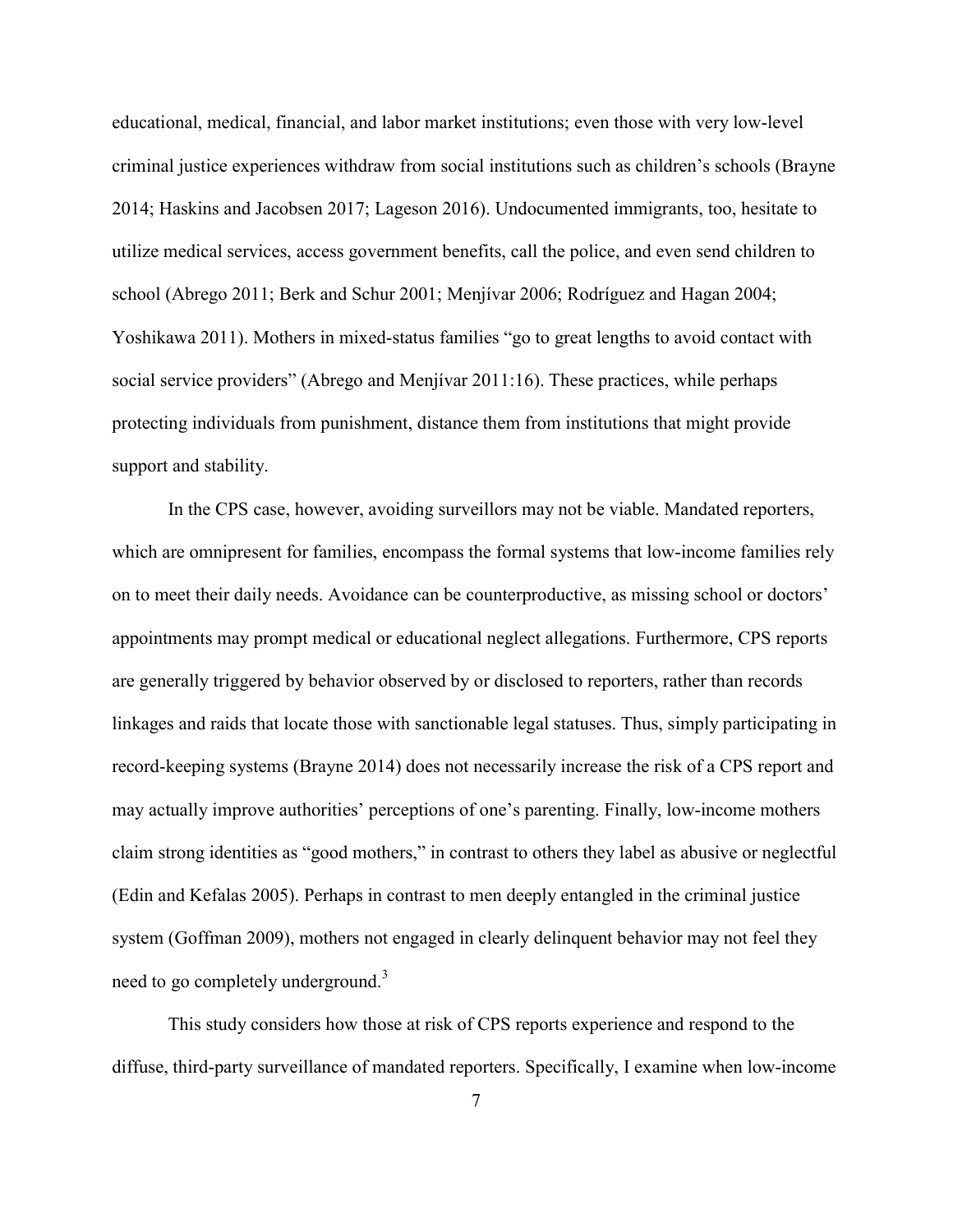mothers forego interactions with reporting systems and, absent total avoidance, how they manage CPS reporting risks within their visibility to these systems. Efforts to evade state intervention may extend beyond those already monitored by state authorities or encountering aggressive enforcement agents daily, the focus of previous work (Gilliom 2001; Goffman 2009; Rodríguez and Hagan 2004; Stuart 2016). This inquiry also underscores implications of enlisting third-party service systems in state surveillance, highlighting the tradeoffs created between desires to prevent state intrusion and needs for material, psychosocial, and other support.

#### DATA AND METHODS

I draw on in-depth interviews with 83 low-income mothers in Providence, Rhode Island. Providence's population of 180,000 is 40% Hispanic, 36% non-Hispanic White, and 13% non-Hispanic Black. Blacks are outnumbered by Whites and/or Hispanics in each of the 25 citydesignated neighborhoods (The Providence Plan 2015). CPS investigation rates are slightly lower in Rhode Island than nationwide; on average between 2012 and 2016, 4.0% of Rhode Island children experienced a CPS response each year, compared with 4.4% of children nationally (HHS 2018).

Though low-income mothers are not the only ones subject to CPS intervention, I focus on this group because they most commonly experience CPS reports and their engagement with service systems may be particularly consequential for family well-being. Mothers whose incomes qualified them for Supplemental Nutrition Assistance Program (SNAP) and who spoke English were eligible for the study. Between 2015 and 2017, I recruited 41 participants in the community or at local service agencies, 21 through flyers, and 21 through referrals from previous respondents. No more than four respondents were recruited from the same place or referral chain. So as not to interview only those who felt they had something to say about CPS, I did not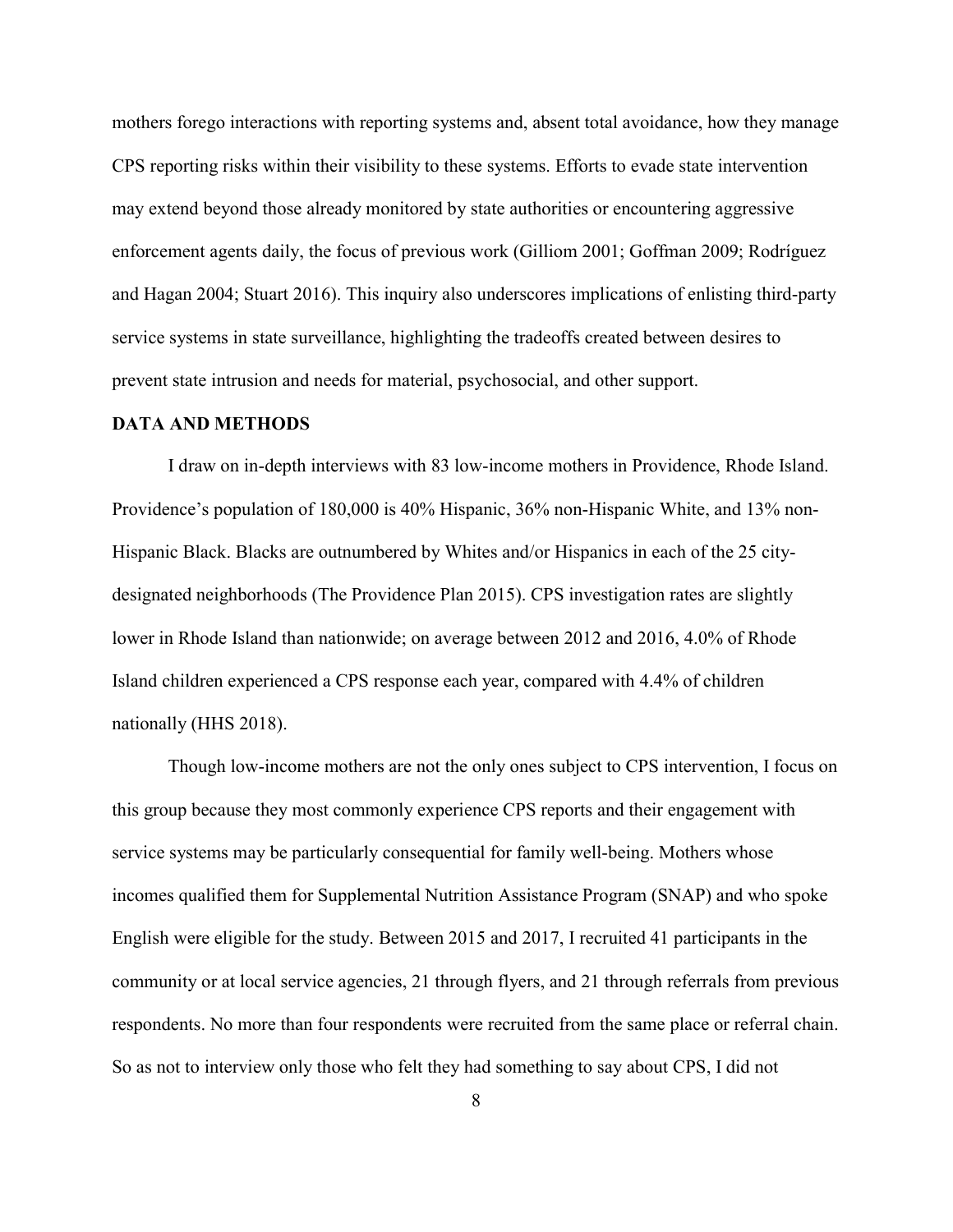mention CPS up front, inviting mothers to participate in research on perceptions of state agencies and nonprofit services.

The interviews gathered life history narratives as well as mothers' perceptions of and experiences with educational, healthcare, social service, criminal justice, and child welfare systems. I raised the topic of CPS after discussing other systems, though over 60% of respondents mentioned it spontaneously.<sup>4</sup> I did not ask specifically about parenting practices that might be considered maltreatment and thus do not assess whether mothers engaged in abusive or neglectful behavior.

I conducted follow-up interviews with 54 respondents to explore topics that had emerged in the analysis in more depth and continue building rapport. I also spent additional time with 22 respondents, interacting with them more informally or accompanying them to appointments. Seventeen respondents had four or more in-person contacts during the three years of the study. All interviews were conducted in person, typically in respondents' homes. Initial interviews generally lasted around two hours and follow-up interviews around one hour. Respondents received \$20 for each interview.

The mothers interviewed are racially diverse, with White (34%), Black (31%), and Hispanic (28%) mothers well-represented, and quite poor, reporting a median monthly household income of \$800 including assistance from social networks and income from informal work. Respondents reported a range of child welfare agency involvement, which I verified with electronic case file records from the state child welfare agency for those who agreed (59 of 64 respondents interviewed after I added this research option consented). At the initial interview, 53 respondents (64%) had been investigated by CPS and 32 of these (39%) had a child welfare case involving legal intervention, though not necessarily children removed. Nine respondents were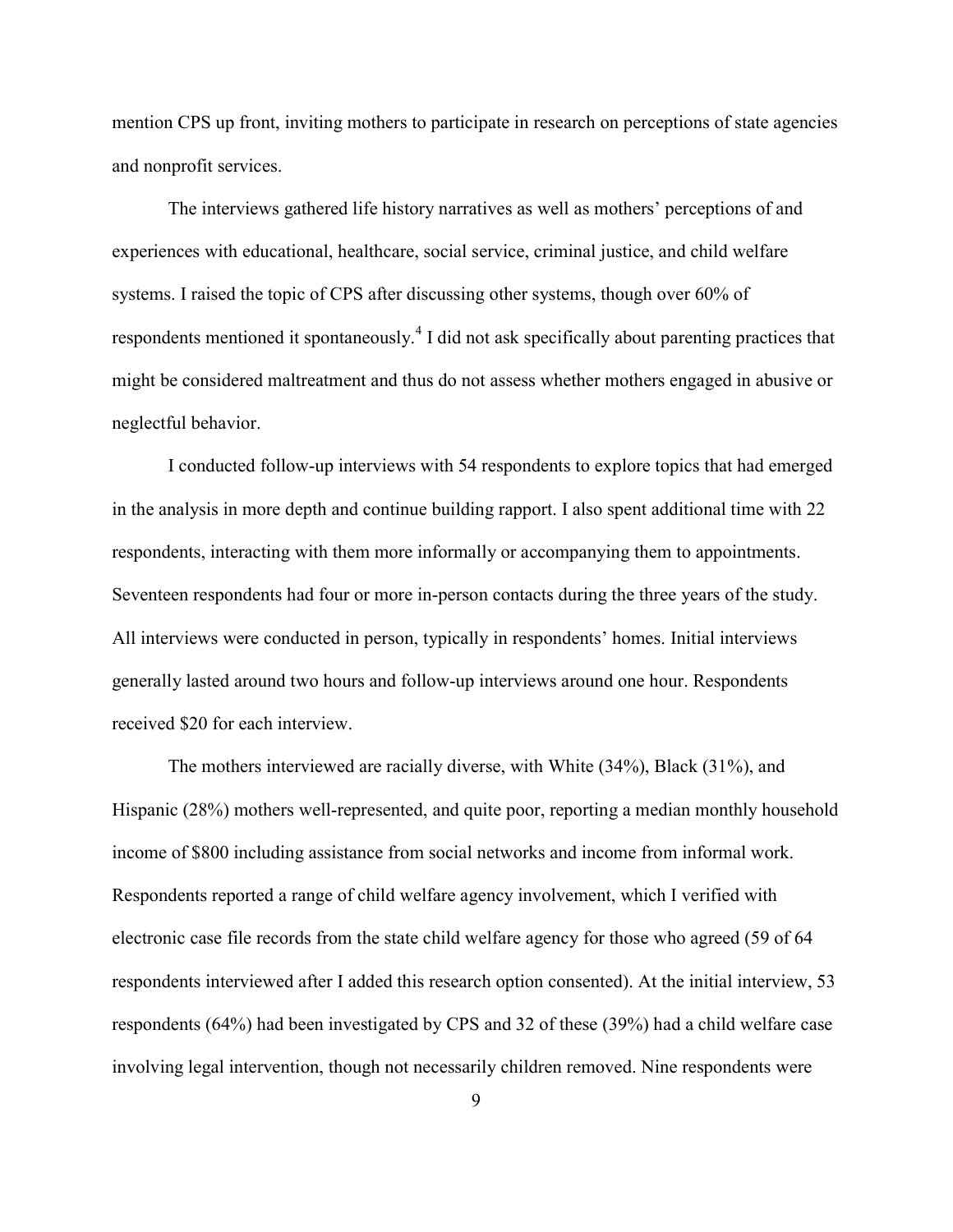under child welfare supervision at the time of the interview. (See Table 1 for additional demographic characteristics of respondents.)

### <<Table 1>>

I collected and analyzed data iteratively, using subsequent interviews to interrogate themes that arose earlier. I repeatedly read interview transcripts and wrote memos on emerging themes as well as on each respondent's comments about child welfare. Using a qualitative software program, I began with an open coding approach, developing codes inductively through closely reading transcripts. Using these codes and memos, I developed a list of analytic themes and reread each transcript to code specifically for those themes. I analyzed these excerpts in the context of respondents' life histories and present situations, comparing across categories such as race/ethnicity, adverse life experiences, and CPS history and returning to the full transcripts and fieldnotes to develop the argument presented.

I do not evaluate whether mothers are actually engaged in behavior harmful to their children, whether mothers accurately perceive reporting risks, or whether, on balance, CPS reporting benefits children. Mothers' perceptions – regardless of whether CPS reports or mothers' concerns are warranted – shape their engagement with service providers and thus are the focus of this study.

### **FINDINGS**

The low-income mothers I interviewed articulated confidence in their parenting and deep commitment to their children, but worried authorities might not always see things the same way. Alongside expressing self-identities as good mothers, mothers acknowledged their vulnerability to CPS reports because professionals could misconstrue their best efforts to parent their children. They identified risks in interactions with healthcare, educational, and social service systems.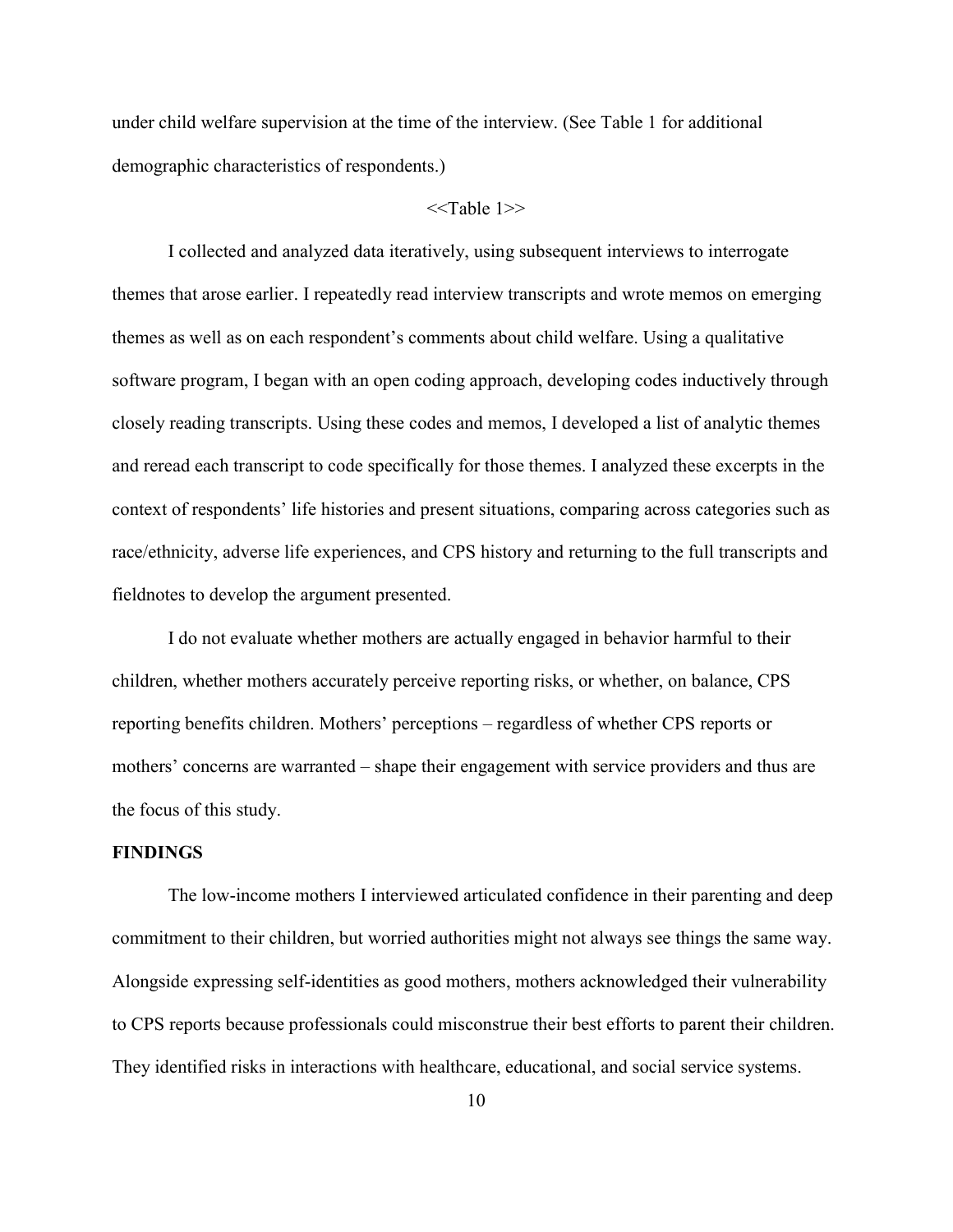(Though police also file CPS reports, respondents rarely mentioned adjusting interactions with them due to CPS concerns.<sup>5</sup>) Service providers "blow things out of proportion all the time," according to Carol, a White mother; "could take what you say out of context," noted Genevieve, another White mother; and "could just turn on you," in the words of Gillian, a Black mother.

Situations necessitating a CPS report, while defined in state statutes, are not consistently applied by mandated reporters (Webster et al. 2005). In this context of ambiguity and possible misunderstandings, mothers opted for a risk-averse approach, seeing CPS reports as extremely undesirable even if they did not lead to child removal. This caution largely stemmed from previous interactions with authorities whose questions, comments, or reactions suggested they might not interpret mothers' situations or behaviors as mothers themselves did. Experiences that led to CPS reports for mothers or their social relations were particularly informative. For example, Leslie, a Hispanic mother, asked hospital staff when her newborn twins would be discharged so she could arrange housing for them, sharing that she had been sleeping at her workplace and her mother's garage apartment. "I was trying to be honest just so I can prepare myself… [but] that backfired on me," as the hospital notified CPS. "After that moment I learned how to play the game."

This "game" involved information management rather than physical or technological evasion. Instead of avoiding systems to keep authorities from tracking them (Brayne 2014; Goffman 2009), mothers sought to manage what others saw and knew about them, worried their situations or actions might be framed as abuse or neglect. Only in the most extreme situations did mothers see avoiding healthcare, educational, and welfare systems as viable options, though some declined intrusive in-home services. Primarily, their protective strategies occurred within institutional participation. Mothers pursued a selective visibility, concealing personal details or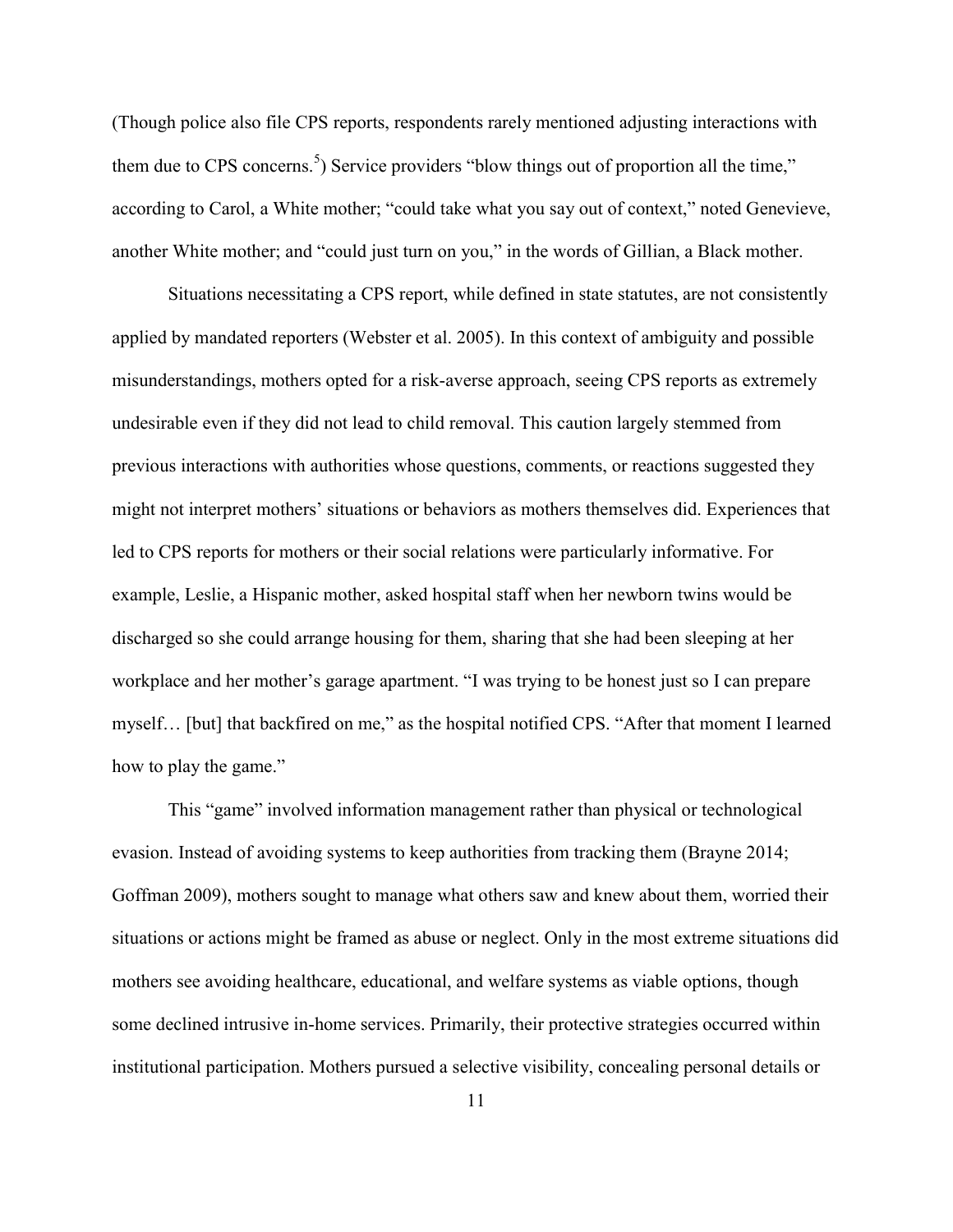behaviors as they interacted with systems. Some described active engagement with service providers as protective against CPS reports, yet nevertheless described a constrained participation.

Three-quarters of respondents (63 of 83) – across racial and ethnic groups, with and without CPS history – discussed at least one of these responses, which I discuss in turn. Unsurprisingly, mothers with CPS history and with more adverse life experiences expressed these themes most frequently, yet even those without CPS contact and not in the most marginal social positions described pursuing these strategies. As such responses were not universal, I consider social contexts and experiences that alleviated worries about CPS.<sup>6</sup> Efforts to protect against CPS reports may be consequential, reinforcing a sense of constraint and obscuring families' needs from systems they rely on for support.

### Conditions of Proactive Avoidance

Mothers generally found system avoidance unnecessary as a proactive strategy. They repeatedly noted that they had "nothing to hide," in line with their identities as good mothers (Edin and Kefalas 2005; McCormack 2005). They wanted to be involved in their children's education, address their families' health needs, and receive social services they felt would help them. Many cited regularly sending children to school and medical appointments as reasons they did not need to worry about CPS involvement. Juliana, a Hispanic mother of four, expressed a common sentiment: "You gotta do what you gotta do so CPS won't get involved with you. You gotta keep your kids clean, going to school, all the appointments."<sup>7</sup> Broad-scale system avoidance made little sense when this could prompt reports of medical or educational neglect.

Still, approximately one in six respondents described proactively declining services due to concerns about CPS reports. Mothers rarely discussed withdrawing from medical, welfare,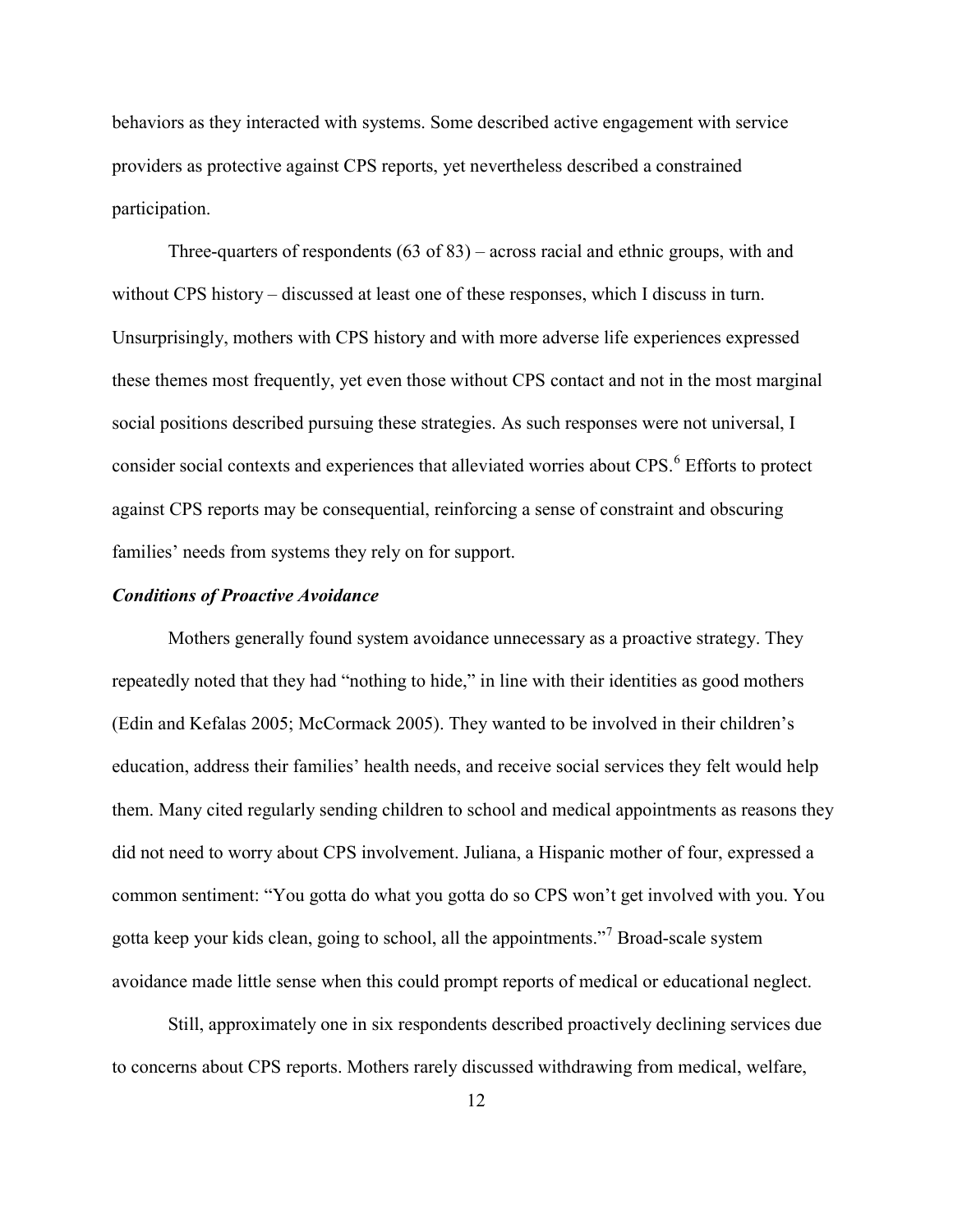legal, labor market, or educational institutions, the focus of previous research on system avoidance (Brayne 2014; Goffman 2009; Haskins and Jacobsen 2017; Lageson 2016), only doing so in situations they felt certain would draw CPS attention if authorities were aware. For example, Brittni, a White mother, came to Rhode Island from New York and lived in her car with her boyfriend and two young children on and off for six months. When they learned they needed proof of residency to receive welfare or SNAP, they decided to forego this assistance, "because if [welfare] find[s] out [about the living situation], they have to tell CPS and CPS will come and take the kids away." Instead, they endured severe hardship into the record-cold winter before finally securing a place in a shelter a few weeks before we met. Marissa, a White mother of five, recalled regular cocaine use several years prior that had led to the removal of her four older children. She was clean when we met, receiving support from multiple service providers as she parented her infant daughter. Marissa contrasted this with her approach before. "During my times of active use, there was absolutely no outside people at all." A neighbor took her daughter to school: "There was a lack of involvement in any kind of school activity at all. None."

Such conditions – active drug use, living in a car – are perhaps akin to the "wanted" or "illegal" statuses that clearly mark one's vulnerability. Yet linked administrative data systems, data-sharing practices, and Internet searches (Brayne 2014; Gilliom 2001; Lageson 2016) likely would not reveal these situations to authorities. Mothers felt these conditions put them at risk when they could be physically observed by others. Marissa explained why she stayed away from school: "Maybe you have a callus on your hand from using a lighter burning over again, and you want to hide that, you know? Or your pupils are maybe dilated because maybe you used earlier that day." She was not concerned that officials would track and locate her through the school (Goffman 2009), but that the school would observe her appearance and notify authorities.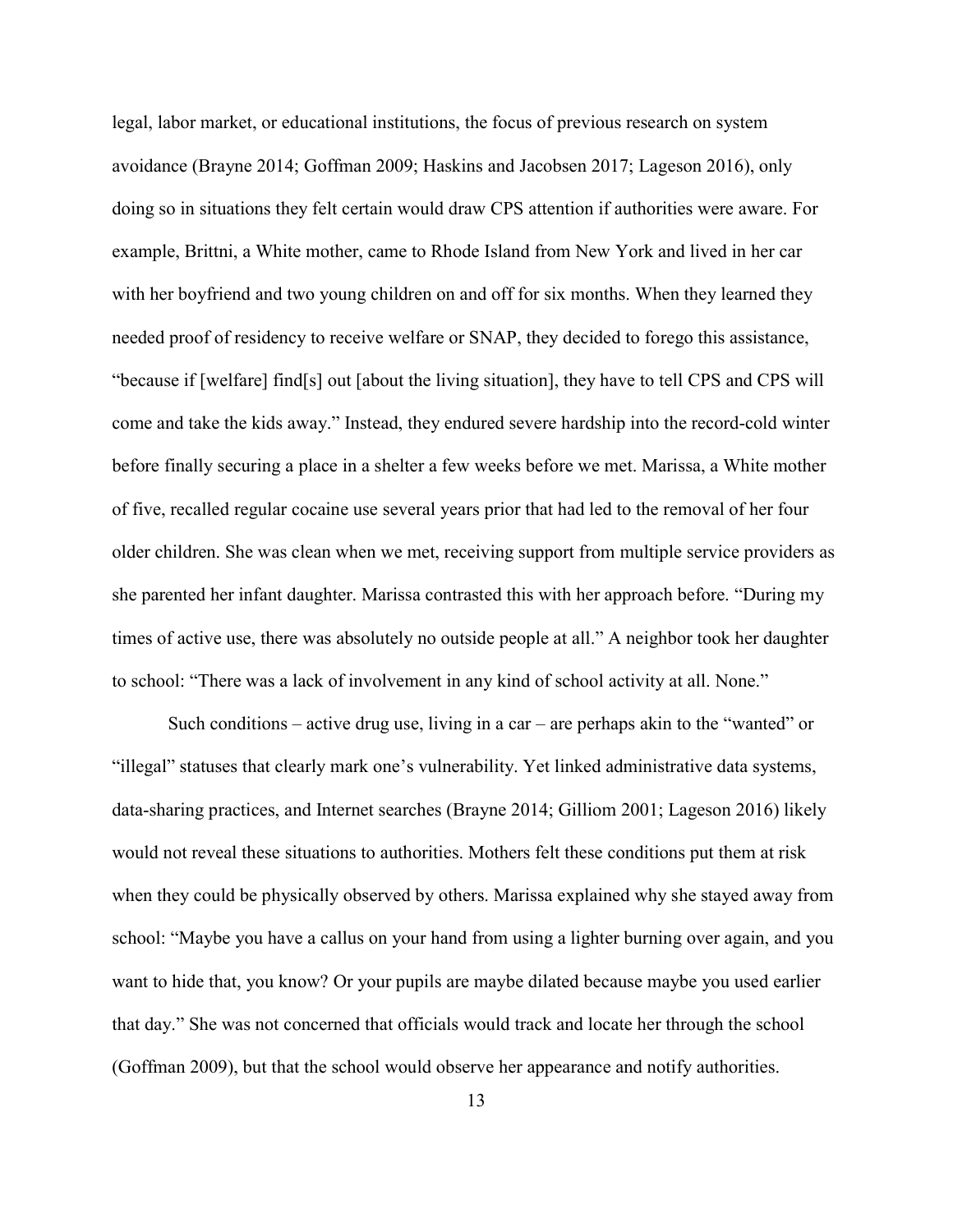Though Brittni emphasized she was not neglectful – saying she did not eat some days so the children could – she felt authorities would define her homelessness as neglect, requiring CPS intervention: "That's just common knowledge… You gotta figure, there's no place to prepare food, there's no running water, there's no place to shower." Concerned that others would learn about their situations, Marissa and Brittni retreated.

More commonly than avoiding schools, hospitals, courts, or welfare agencies, mothers hesitated to access intensive nonprofit services like homeless shelters and home visiting programs that surveil families in their homes. For example, Lisa, a Black mother with a twomonth-old who had never been reported to CPS, declined home visiting services based on the services' role in CPS surveillance:

I feel like those services that come, like the nurses and the social workers, that's CPS bait, you know what I'm saying? Like, before you gotta get the fish, you gotta put the bait on the thing? That's the bait on the thing. They're looking for something that's wrong with my baby. But don't get me wrong, they'll help [making a quotation mark gesture] me along the way to let me know, oh, they're on my side. But once they see something wrong with my baby, CPS is like 911. They're definitely gonna call…The good is they do help you. But the bad is, do I really wanna risk if they feel as though I'm not taking care of my baby according to their book? Do I wanna risk all that? 'Cause if [you're] not doing what their book says, then you're a bad parent.

Though home visiting programs enhance children's development and home environments (Howard and Brooks-Gunn 2009), their staff are also mandated CPS reporters, so Lisa interpreted their assistance as "bait" to lure her to CPS. She reasoned that potentially being out of sync with home visitors' parenting standards – doing something "wrong" by "their book" – was not worth the risk. Other mothers worried they might be penalized by home visitors for living doubled up or having messy homes. Since authorities' understandings of maltreatment might differ from their own, some mothers exercised caution by declining services aimed at assisting vulnerable families.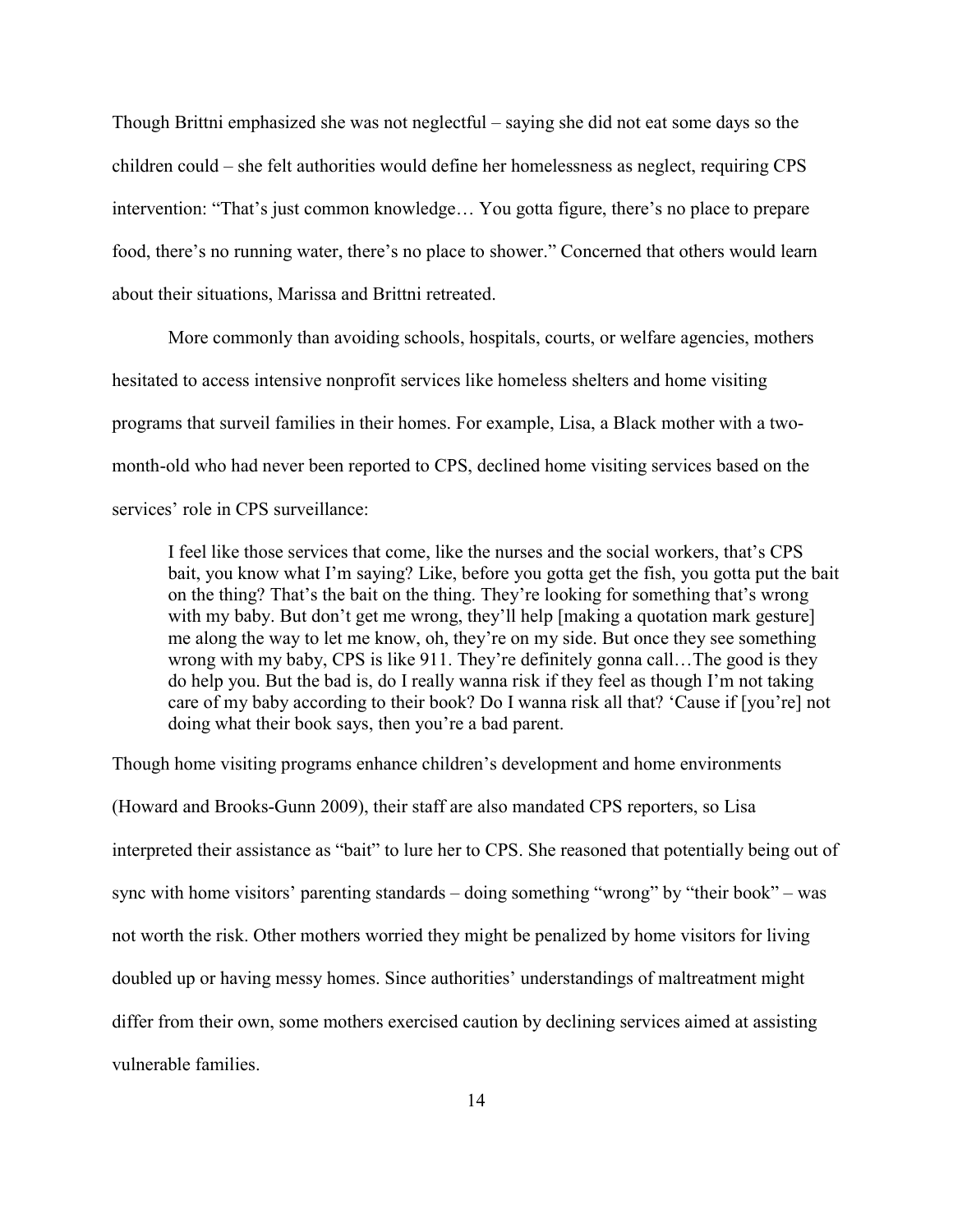# Selective Visibility

Examining poor mothers' withdrawal from educational, medical, and social service institutions provides only a limited picture of their efforts to protect against CPS reports. Mothers felt disclosures to institutional officials, rather than presence in institutional spaces or records, created vulnerability. In this context, mothers drew on techniques of information control (Goffman 1963) within their participation, concealing potentially discrediting information from authorities not just to avoid negative impressions but also to prevent the CPS reports such assessments could prompt. Even as they asserted they had nothing to hide, mothers repeatedly spoke about needing to be cautious when speaking with professionals. Latanya, a Black mother, explained that mothers should "just be careful when you're mentioning things about your kids and stuff like that…Don't say too much 'cause you never know what's gonna happen." In an alternative to system avoidance, mothers embraced a selective visibility, engaging with authorities while managing the information these authorities had about them.

I discuss three conditions mothers worried might invite CPS reports: housing and material hardship, other stressors and adverse experiences, and harsh discipline of children. Over half of respondents (57%) described concealment in at least one of these areas. Regardless of whether mothers accurately perceived their vulnerability to CPS reports, often they did not want to take the risk, as reports only allege possible maltreatment to be investigated and reporting involves considerable discretion (Webster et al. 2005). While Brittni and Marissa believed their conditions would undoubtedly draw CPS attention, others were not always clear whether authorities would find their situations objectionable. As exemplified by the concerns articulated about home visiting programs, they were unsure whether they met professionals' parenting standards. Amidst this uncertainty, they hesitated to speak openly or act freely in front of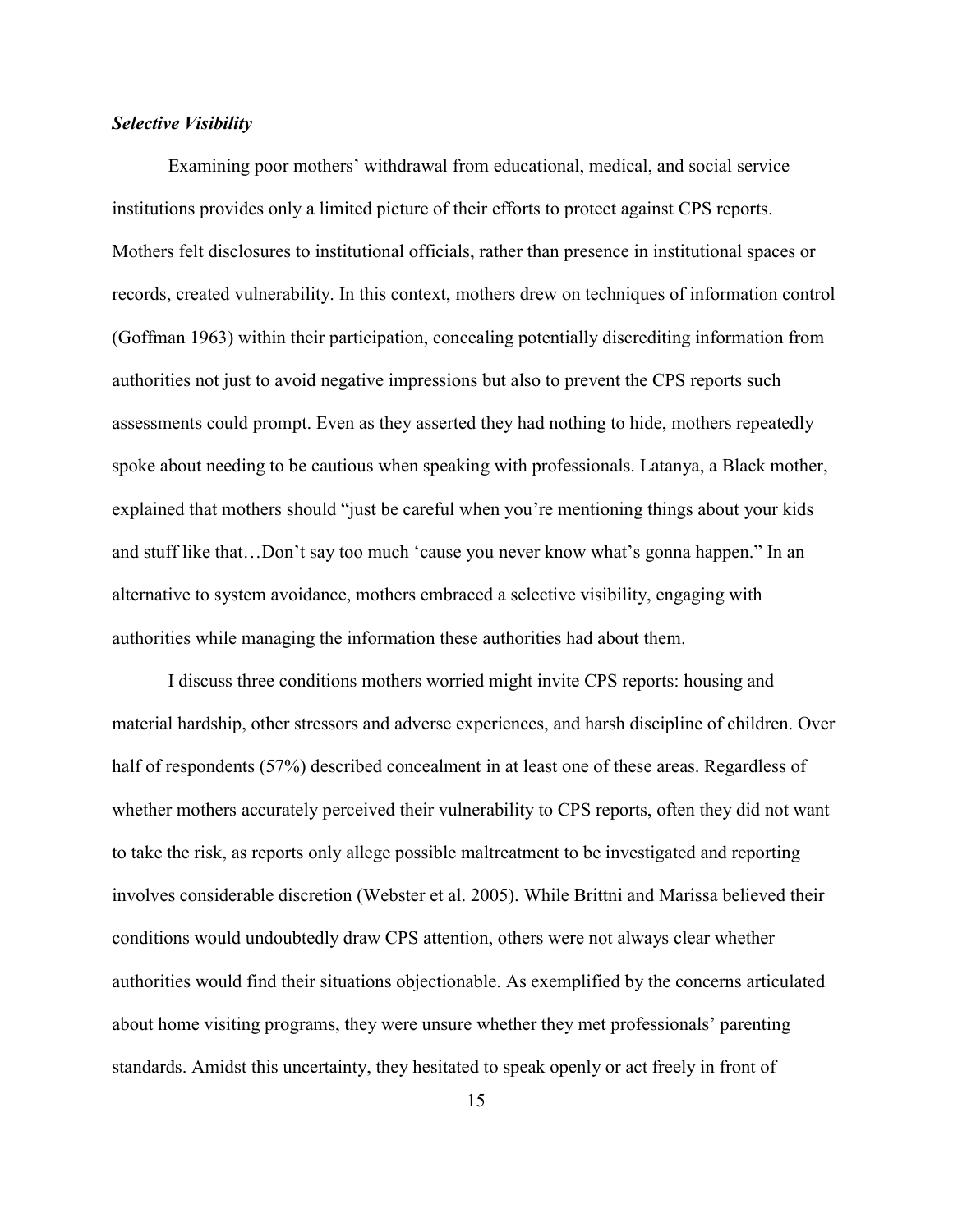authorities. While this selective visibility may protect against the CPS reports mothers fear, it also obscures families' needs from systems tasked with assisting them.

# Housing and Material Hardship

Though families must make their needs known to receive state and nonprofit support, mothers were unsure where service providers would draw the line between severe deprivation and child neglect. Concerned that authorities might call CPS instead of offering assistance, mothers facing material hardships or instability hesitated to reveal precarious situations. While they understood this made securing assistance difficult, they believed downplaying their needs could protect against CPS reports. Desiree, a Dominican and Puerto Rican mother with no formal income for months after her welfare benefits were cut off, felt caught in the social safety net. She had to demonstrate she was sufficiently needy to receive welfare and housing assistance, but, as she explained:

I feel like if let's say I tell welfare, "Hey, this mess is going on, and I can barely afford to keep my kids." "You can't afford to keep your kids? You know we're gonna have to call the city on you. We're gonna have to call CPS."… I feel like I can't tell anybody anything, because oops, I might've said too much. I might have a knock on my door, and somebody might be here to take my kids. That's one of my biggest fears.

As mandated CPS reporters, social service providers became entities to tiptoe around – agents of the punitive state rather than allies seeking to help families. Desiree put it plainly: "I have to lie." She wanted compassion but imagined providers beholden to reporting mandates:

What about, something happens to you and you lose your job and it's hard for you to feed your kids? Should I call CPS on you because it's a little bump in your road right now? Should I give you a chance? Should I just try to help you? No, everything is official, official. I have to call that person. I have to call this person. You're humans. Just like me. Why can't you just help me?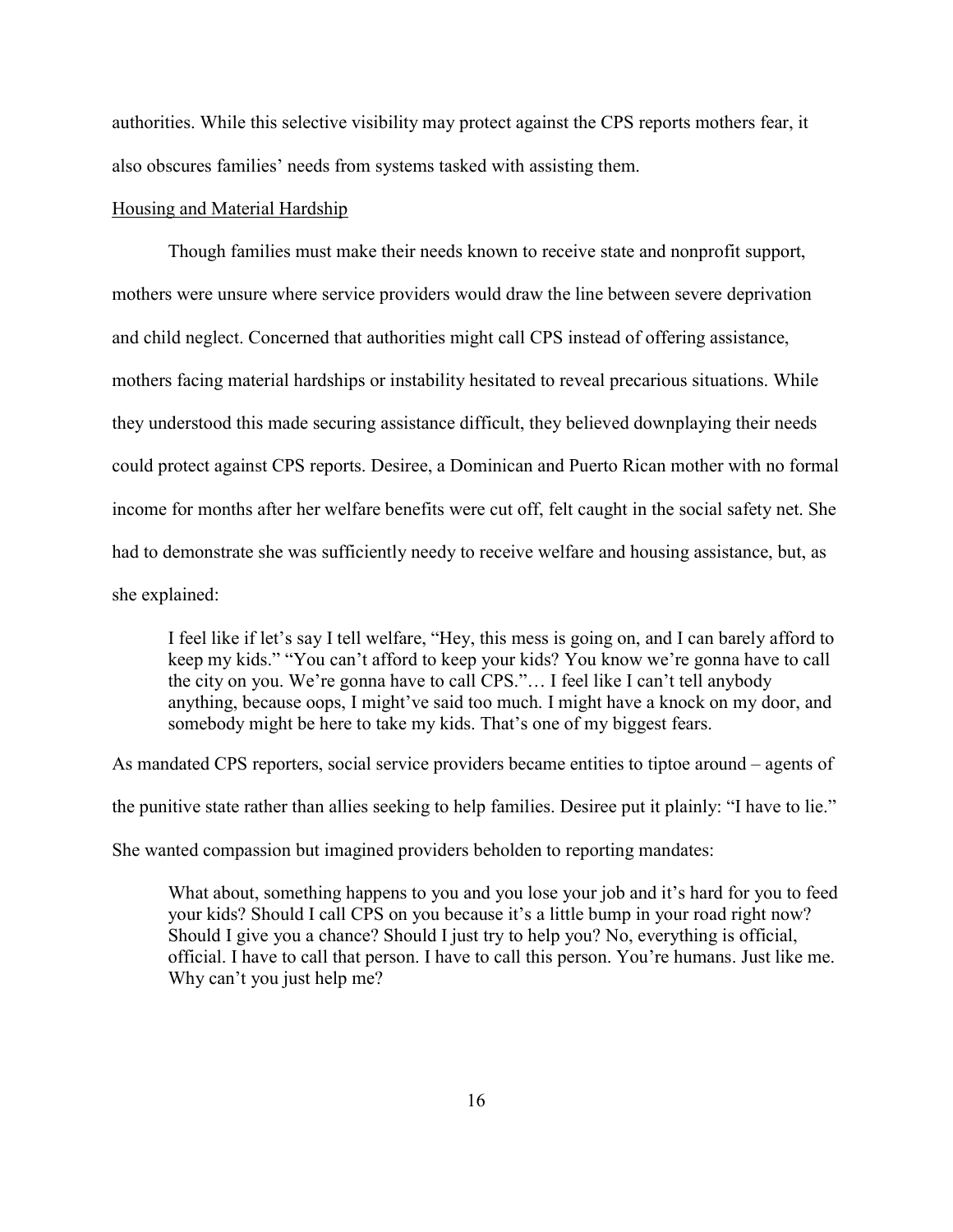Desiree worried service providers would view her situation as neglect, requiring official intervention, rather than helping her through a difficult time. Fearing a CPS report, she kept the severity of her hardship to herself.

In another example, when I first met Maggie, a White mother with a nine-year-old daughter, she listed CPS concerns as a reason not to go to a homeless shelter, among the only launchpads into short-term subsidized housing in the city. A year later, Maggie had indeed avoided shelters, but instead spent months in a camper due to a management company she said scammed her. Through the winter, she used a generator for electricity and a kerosene heater. Maggie gave her brother's address to the welfare office and her daughter's school, "so they didn't see it and call on me." Rather than avoiding welfare or school entirely, Maggie withheld information to shield her situation from view:

I was scared CPS coulda took her away from me 'til I found a suitable thing… I did lie about the address… 'cause I was scared of somebody coming over. You do hide, but you never know. It could be better for you [to be truthful], but you don't think that way. Many times I thought about calling the city and telling them [about the scam]. And then I said, I'll wait 'til I move 'cause I don't want anything to happen.

Though she recalled how cold they were that winter and the injustice she felt regarding the management company's behavior, Maggie's response to the situation was oriented around avoiding CPS intervention, as opposed to maximizing her family's material conditions ("you don't think that way"). Her proactive avoidance and selective visibility kept CPS at bay, but left her without support to improve her family's living situation. "You just can't win when you're poor," said Stacy, a White mother reflecting on this dilemma.

Most commonly, mothers hesitated to disclose housing instability, particularly when moving around between friends and relatives without a stable place to stay. Yajaira, a Hispanic mother, said she hid her "house-hopping" from service providers such as doctors: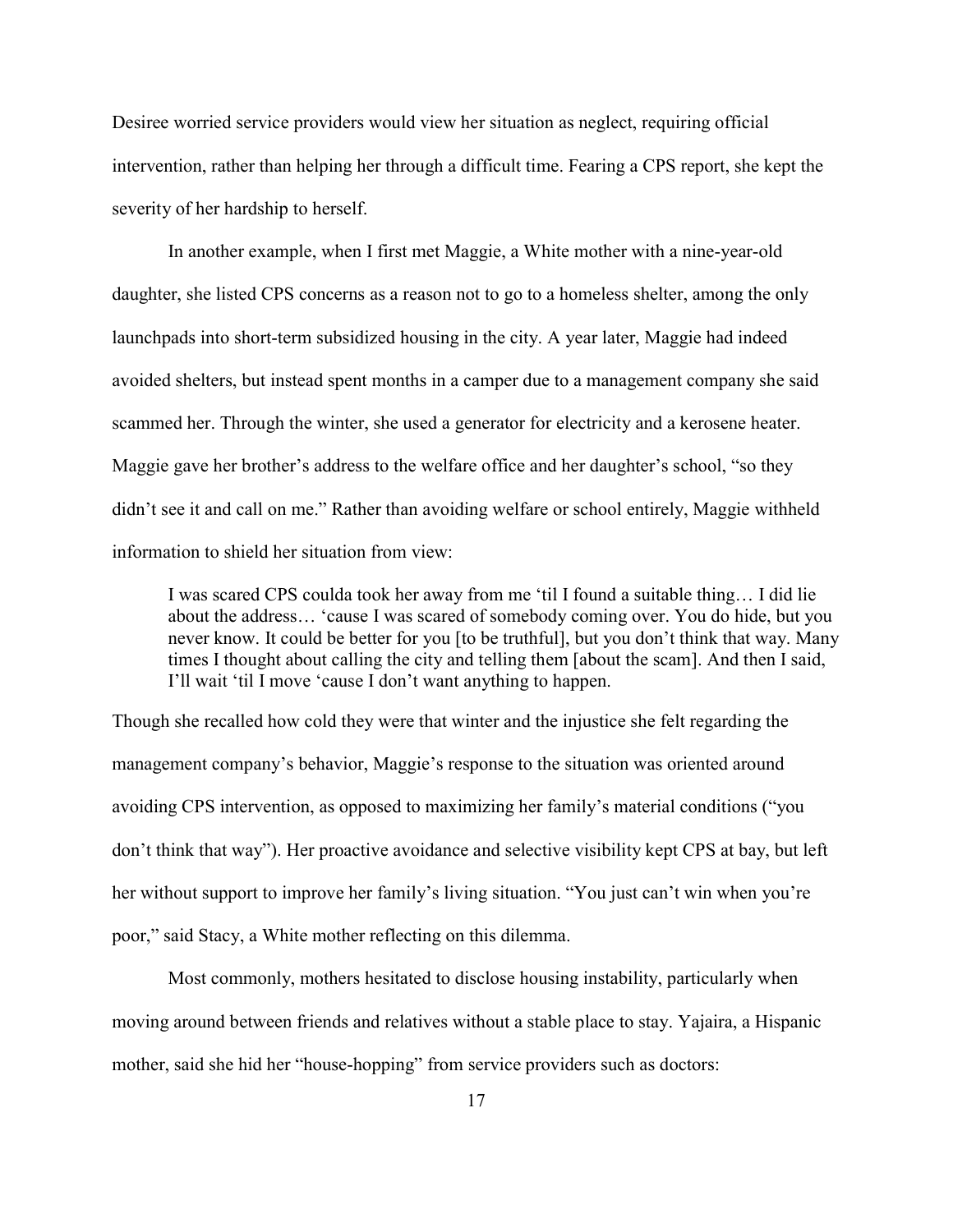I put that I was living in my cousin's house. It was because I was in fear that instead of reaching out to give me help, they would be like okay, well he's not living in a home. He's not in a stable home, so we need to take him away.

Yajaira interpreted her situation as necessitating assistance, saying authorities should "help to guide [families] into an apartment." But, recalling doctors' questions about her residential mobility that made her feel "uncomfortable" and "unsure about [herself]," she worried others might see the situation as a problem to be solved through child removal. Wary of this possibility, mothers like Yajaira kept quiet.

Mothers can obtain important resources by opening up to professionals. Once, when Desiree was struggling to afford food, she confided in her daughter's preschool teacher, who sent money and referred her to someone at the school to help Desiree get food from food pantries. Similarly, Laura, a Hispanic mother, initially declined to tell doctors about her homelessness based on the "horror stories" she had heard about child removal; when she finally did, they gave her gift cards for grocery stores: "Thank God I did. They ended up helping me." As for Desiree, even as she reached out in a moment of desperation, she did so with trepidation, careful to manage her image in the eyes of the teacher: "I wrote a long text message, but at the end I did tell her, I don't want you to feel like I can't care for my kids. I don't want you to feel like you have to call these people on me." Disclosing situations of severe deprivation was no simple act for mothers when those providing support could report them to CPS.

# Answering Questions about Home Life

In the welfare system, a "tradition of personalized supervision has given way to forms of technological surveillance and bureaucratic control" (Gilliom 2001:32). Yet personalized supervision of poor mothers remains, in the form of medical, educational, and social services that probe families' intimate lives. Recognizing them as potential CPS reporters, mothers worried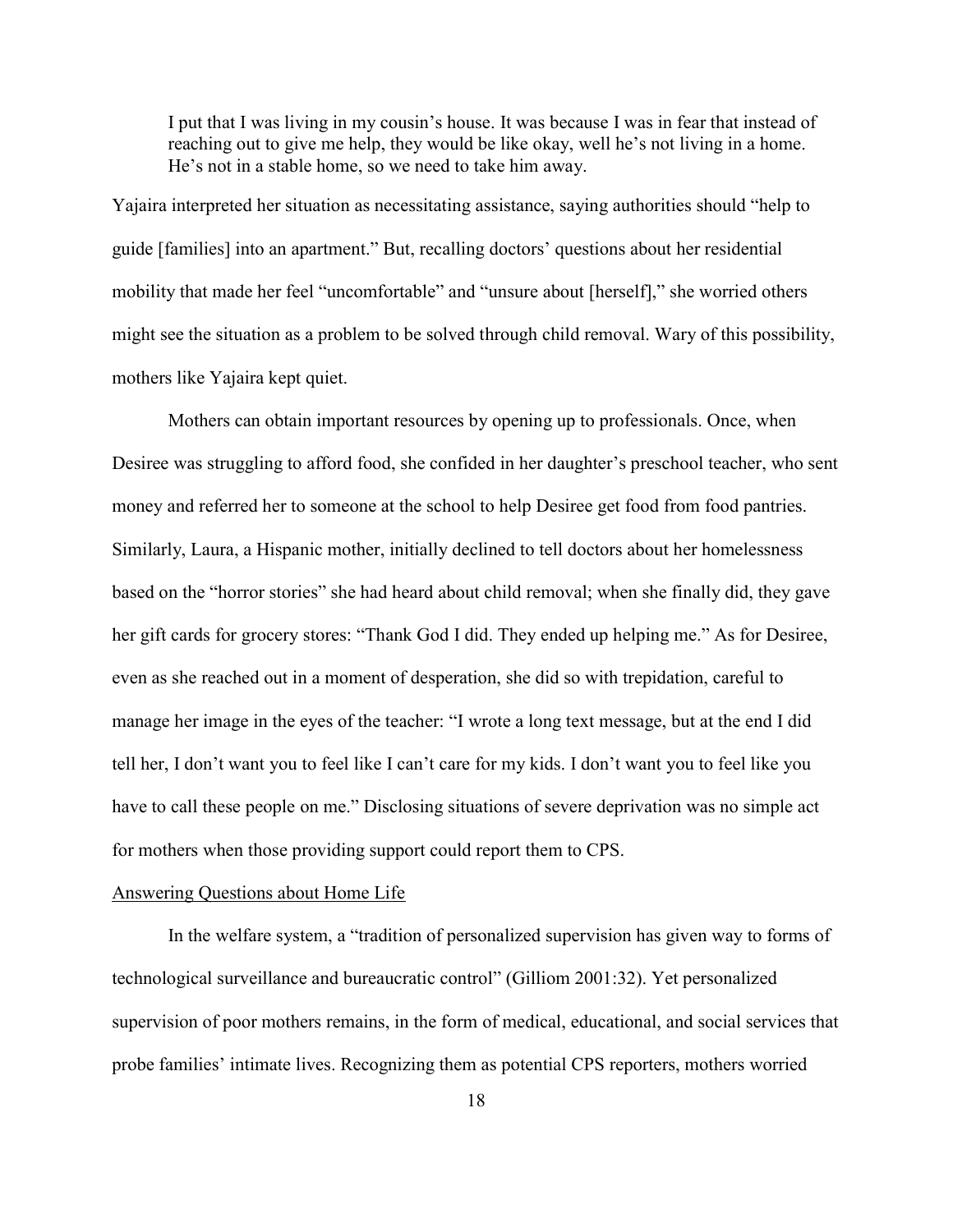that acknowledging parenting stressors or adversities such as substance use or domestic violence could trigger CPS intervention. They responded by obscuring what they thought authorities might deem inappropriate. "I answer the question, but I really don't answer it," said Aaliyah, a Black mother. As Ruby, a Black mother, put it, "I tell them what I want them to know." Selena, a Dominican mother, explained: "Your personal problems… you don't say it to a worker, because as soon as you turn around, they put a knife in your back."

Understanding the role of home environments broadly in education and health, schools and doctors seek to assess and support families' other needs (American Academy of Pediatrics 2003; Franklin and Streeter 1995; Small 2006). However, mothers did not always see these efforts as motivated by concern for families. Mothers often portrayed inquiries about topics like smoking or alcohol habits, mental health, domestic violence, parenting practices, or guns in the home as inappropriate and unnecessary. They interpreted such questions as a desire to be nosy and judgmental, evidence that professionals' motivations diverged from families'. Sherelle, a Black mother, explained that saying the "wrong thing," such as mentioning alcohol use while a child was home, could lead to a CPS report. This had happened to a friend of hers. To prevent it, she shielded her personal life from professionals:

Your privacy is your privacy. No one has the business to know what you did at home, what you did in the dark and stuff... If the doctor tells you how I am, I'm good. If everything's good at home. Yes, everything is good at home. Nothing to worry about, nothing to complain. Everything's perfect. That's what I tell them. I look to my face, you ain't got any business knowin' what am I doing when I'm at home. That's not your business. Your business is to be in an office and talk about my kids.

Mothers like Sherelle did not see the holistic assessment model that providers might have intended. Rather, they saw efforts to gather information outside a given domain as irrelevant to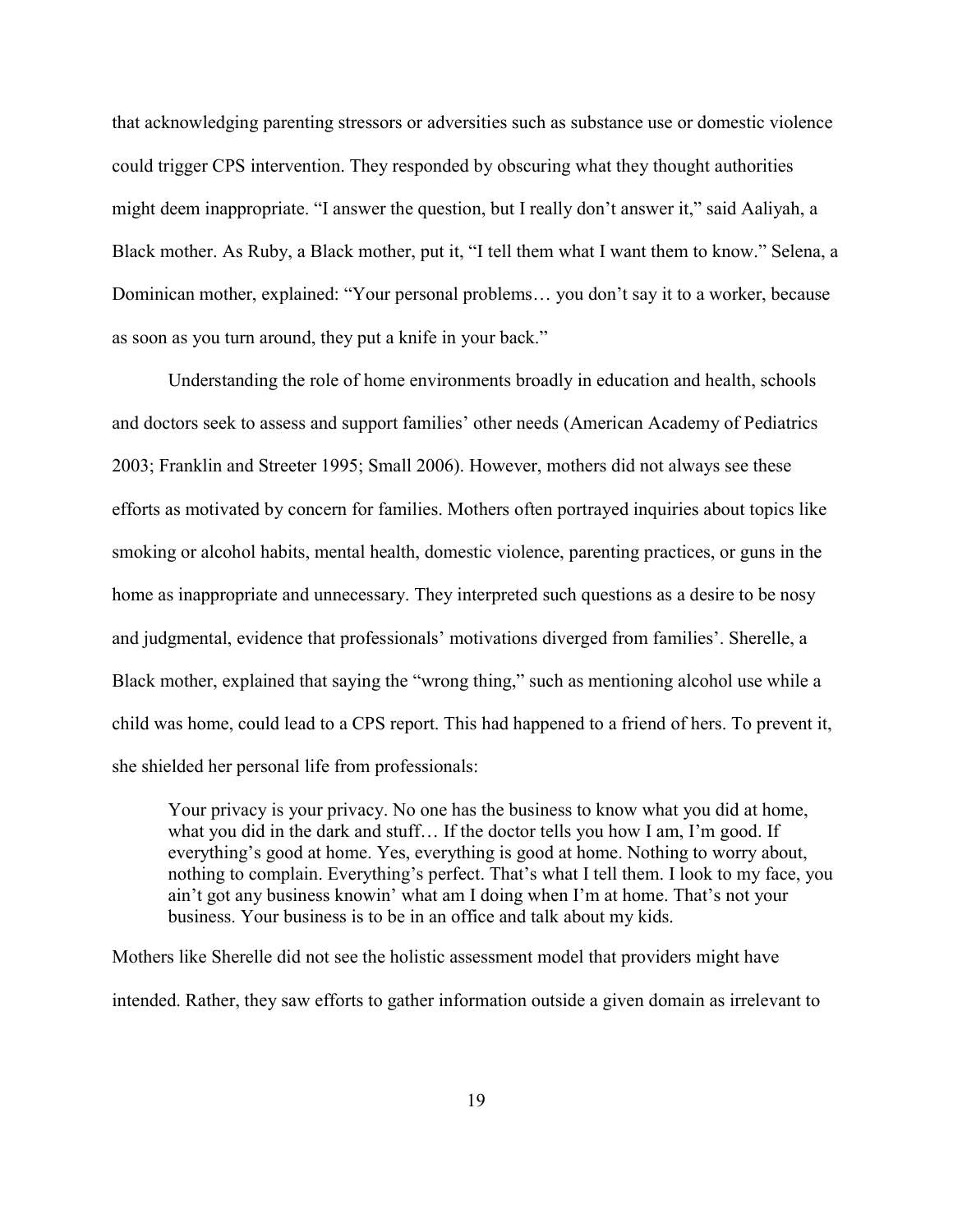the professionals' duties and as potential paths to child welfare entanglement, justifying concealment.

In another example, Colleen, a White mother, spoke in detail about the constant stresses she felt parenting seven young children. Later, she questioned the intentions of her children's pediatrician and school when they ask about her mental health and parenting. "They get into, like, are you depressed, do you have any pleasure in anything. Why do you need to ask me that? You're my child's doctor." She read the questionnaire she completed bimonthly for the school:

"I feel little interest or pleasure in doing things. I feel too stressed to enjoy my child. I get more frustrated than I want with my child's behavior." It's like a trap. If you say yeah, I get more frustrated with my child's behavior, that means you're gonna hit 'em or something, they probably think… So I just circle "sometimes." Why do you need to know about what I do?

### Why do they want to know?

I dunno. Just 'cause they, I dunno, maybe they want to, I feel like they want to know 'cause they want to threaten your family or something… It seems to be like, sometimes they do want to report you or something or catch you doing something wrong.

Colleen framed professionals' inquiries as unnecessary intrusions – efforts to "trap" her. She accepted home visiting services, thinking they would help her children, but said she felt nervous when the visiting nurse asked her questions. Even though these professionals had not threatened to call CPS, her anxiety in these interactions inhibited full disclosure.

Mothers did not always trust that providers would see their honest responses in their full context. Tonya, a Black mother, said social service providers "ask questions that I feel like they shouldn't be asking," such as regarding domestic violence. "If it was going on, I wouldn't tell somebody. I would deal with it myself." She was skeptical that social workers could help her, as "they don't understand…unless they lived the life that you live." Tonya also offered the example of drinking alcohol, which she noted could lead to a CPS report if divulged.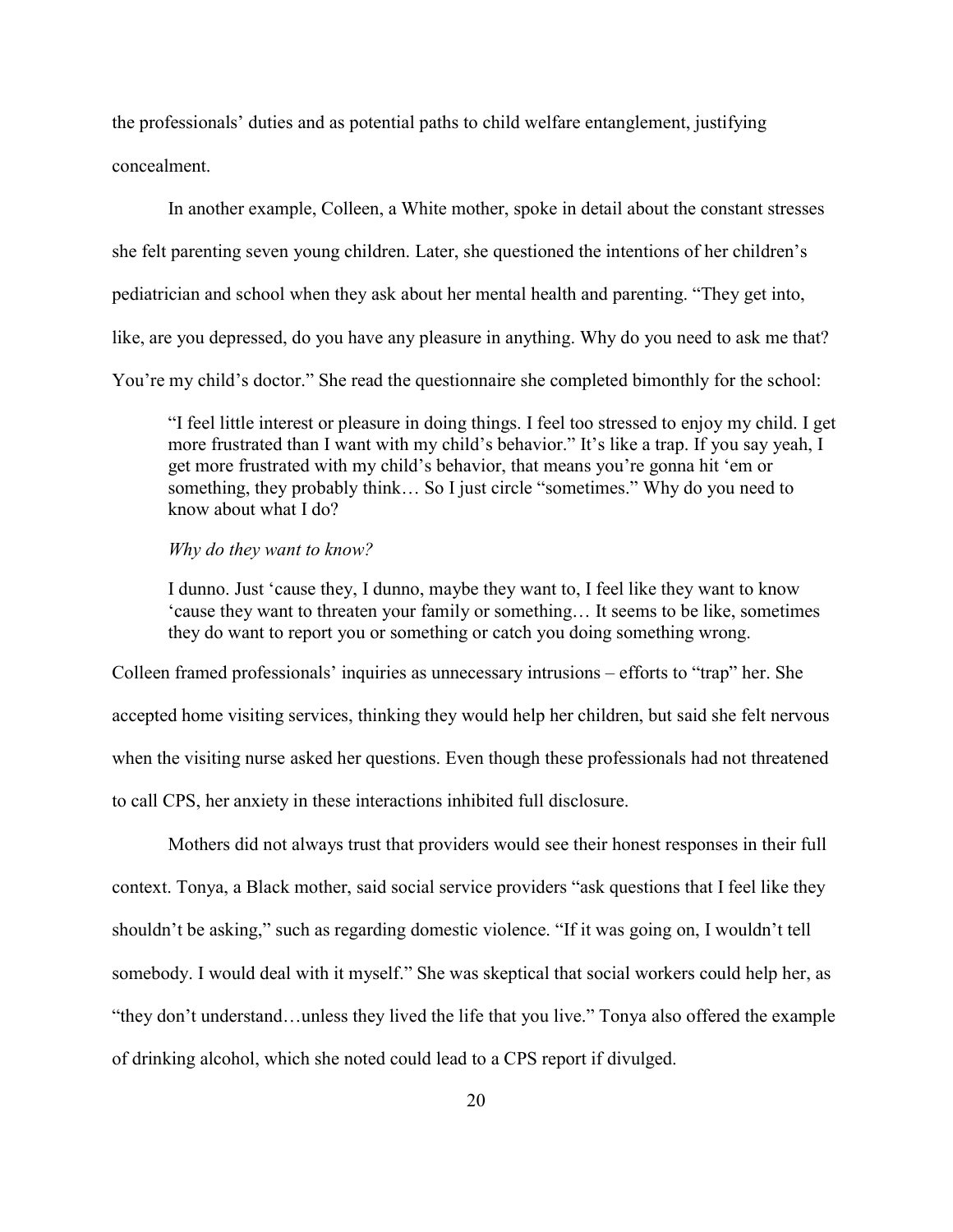What if you drink when your kids are not there? They could take it into the aspect of, "Oh, she's drinking while her kids are there." Instead of knowing exactly, all right, she drinks occasionally, when the kids are not there… And that's the thing. They take it as if, oh, she's a drunk, or she's this, or she's that, and they don't honestly know.

Tonya's comments exemplify how mothers' reactions stemmed from their perceptions that professionals would see an incomplete or inaccurate picture of mothers' lives and, from that, judge them as abusive or neglectful parents. To protect against this, they declined to be fully forthcoming with authorities asking questions.

#### Managing Children

In addition to information about mothers' personal lives, behavior observed by potential reporters also posed a threat. Some mothers emphasized that they did not treat their children differently in front of watchful eyes, as they wanted their children to know they did not have free rein to misbehave in public. Others described exercising caution when disciplining their children in view of professionals. Angela, a White mother, said her three young sons "acted like animals" when they lived in a shelter several months prior. "You couldn't hit them nowhere else because there's cameras everywhere. But as soon as I was behind them doors, woo... That's discipline because I don't want my kids to get out of line." She complied in front of surveillors but pursued harsh discipline in private as a parenting strategy (Fernández-Kelly 2015:165).

Mothers recognized that even if they understood their discipline techniques as appropriate, professionals might see things otherwise. Paulina, a multiracial mother, recalled a teacher calling CPS when her boyfriend grabbed his nephew in school to discipline him: "[The teacher] perceived that as the little boy being abused and [my boyfriend] perceived it as him telling him, you don't do that when you're in school." She continued:

Honestly, you just gotta watch out, especially around teachers and important people that are there for the well-being of the child. Definitely, you just look at them and you can be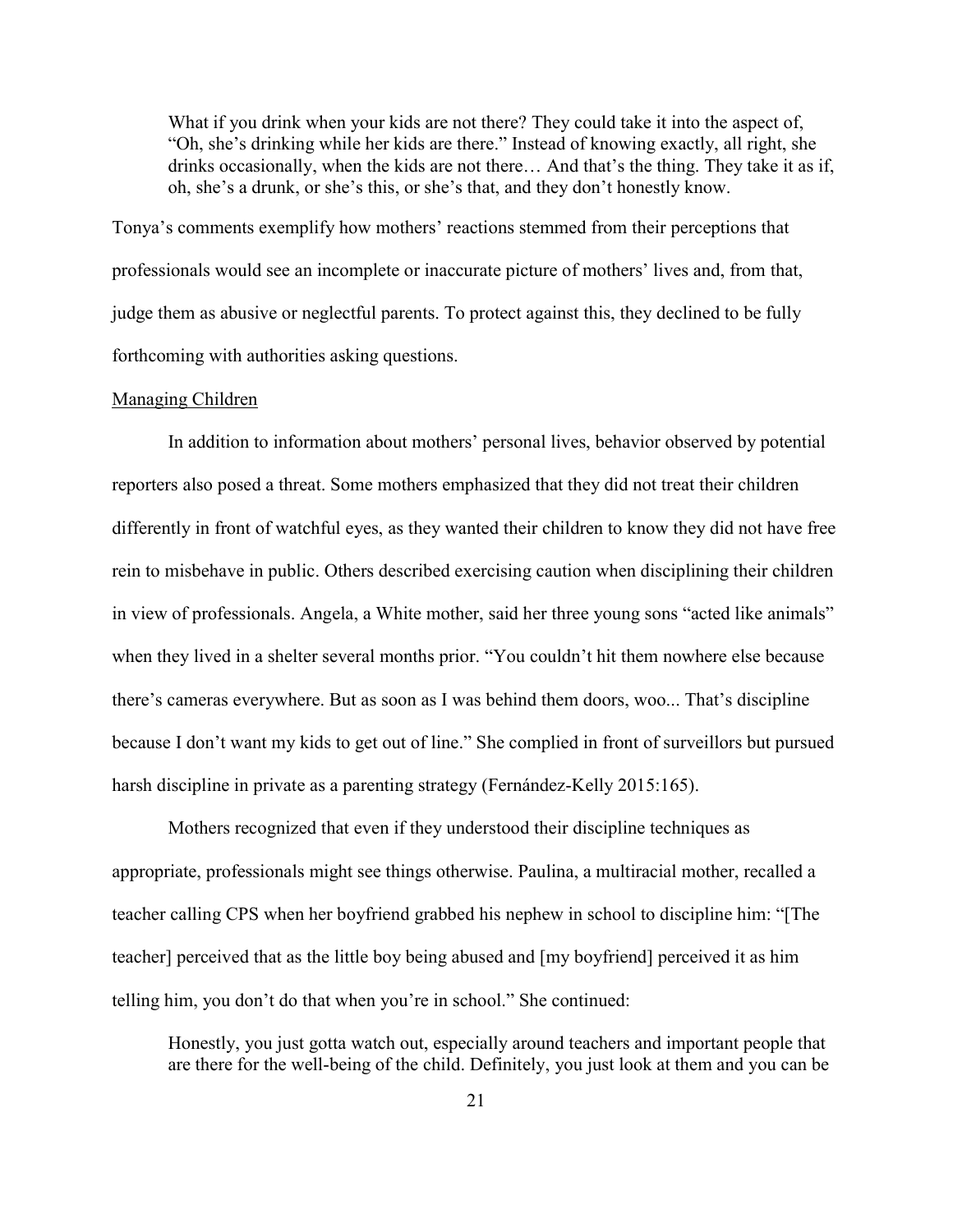like, I'm gonna beat your ass when we get home. Not right now, 'cause they're watching me, but I'm gonna get you when you get home.

### Yeah. What kind of things do parents have to be careful about?

I think they just have to be careful [with] just the way that they talk and they treat their child in public, because your kid may be used to it and they may think that this is fine, but someone else will be like, "Oh my God… She's cussing that child out. I feel like that child's not safe when she gets home." It just depends on how people view the situation.

Paulina highlighted the discretion involved in CPS reporting, as behavior she found acceptable could be interpreted by others as child abuse. To prevent misunderstandings, she felt she had to "watch out" around professionals.

As these examples suggest, mothers exercised restraint in public even as they resisted privately. Deandra, a Black mother, said discussing discipline methods with doctors and teachers necessitated caution, as they "find a way to try to interpret it and make you seem like you're a bad parent." While she felt "a pop on their hand or a little tap here and there doesn't hurt the child," she adapted her discipline practices in public, since observers could distort her words or actions. Deandra described her approach at her daughter's preschool:

I won't dare yell at her in front of her teachers because I don't want somebody to say anything about that… Little do they know, I pinch my daughter when she doesn't listen sometimes, if I'm in a place like that, when there's a lot of people and I can't really yell at her the way I want.

Thus, rather than responding to surveillance with self-discipline (Foucault 1971), mothers projected compliance under authorities' gaze while utilizing their preferred parenting style in private.

# Constrained Participation

For those on the run from police, "following the rules (e.g., appearing in court, showing up to probation meetings, or turning oneself in when accused) may hasten one's removal to prison" (Goffman 2009:355, emphasis in original). Poor mothers, however, not wanted by the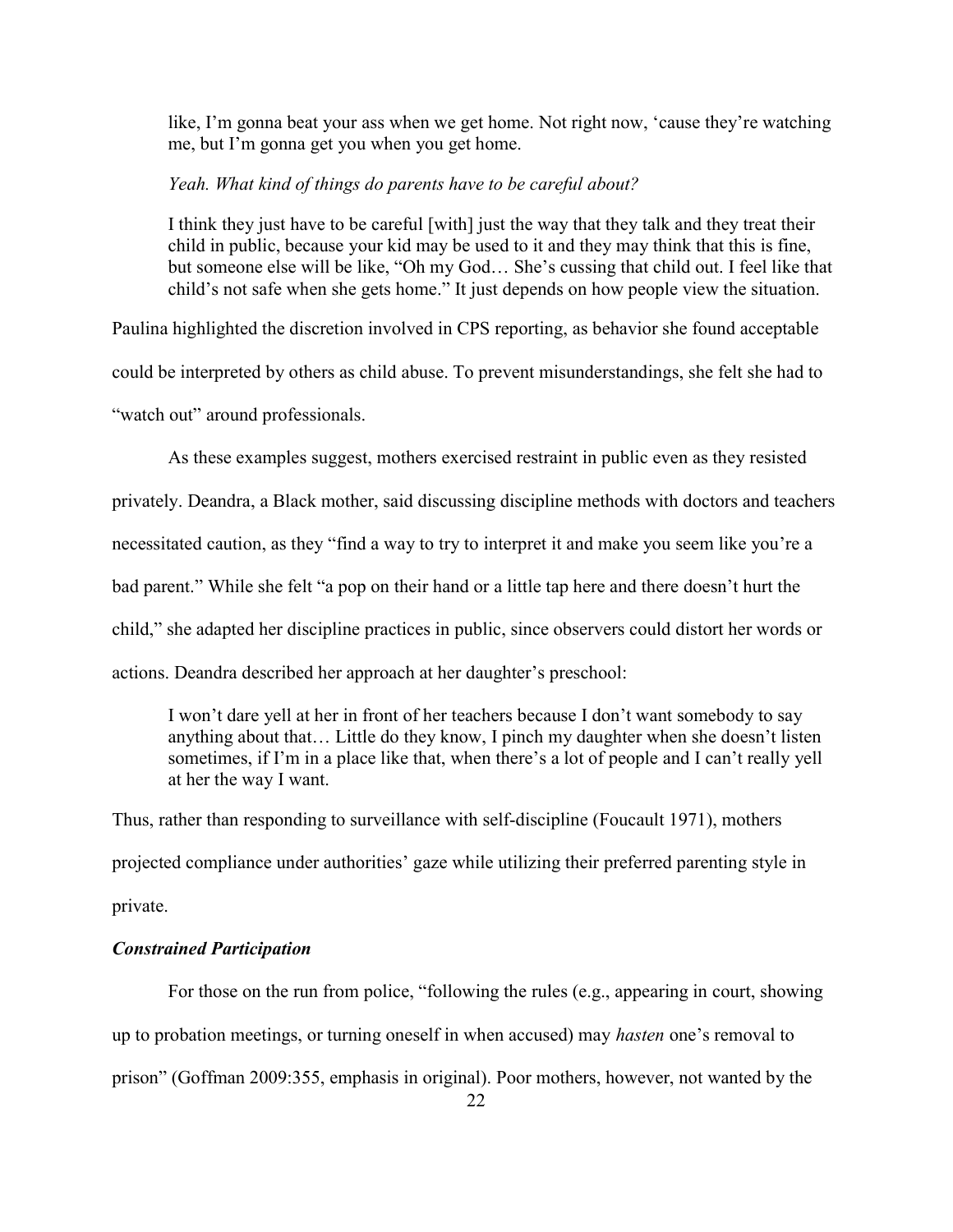state, felt system participation demonstrated attention to their or their children's needs. Conveying fit motherhood often involved making oneself visible to systems rather than retreating. "If you say you don't want no help, then they tell you, you really unfit," explained Vera, a Haitian mother. Cassandra, a White mother, asserted, "The only reason CPS will come in for [mental health] is if you don't do anything about it." Within their visibility, nearly one-third of respondents described constrained, reluctant participation, cognizant of the possibility of CPS reporting. For example, several mothers proactively called upon legal authorities to manage teenage children, opting for the voluntary child welfare involvement that ensued rather than risking an external report.

Worried about avoidance triggering a CPS report, mothers may participate reluctantly. I first met Ruby, a Black mother, at the hospital, accompanying and interviewing her as she navigated the healthcare system that day. Doctors wanted Ruby's three-year-old daughter to go to the emergency room because of her high sodium level, but Ruby was skeptical, recalling long waits, multiple rounds of questioning, and no resolution to the problem in a recent visit to the emergency room for the same issue. The day I met her, she had no one available to pick up her other daughter, who was crying and running around, and she had planned to meet with a housing program that afternoon in hopes of securing subsidized housing, as she was staying with friends temporarily. I had not yet mentioned CPS, but as the doctor walked away, Ruby called out, "If I leave, don't send CPS to [my place] 'cause I won't be there." Though she wanted to leave the hospital and follow up the next day, she worried this would lead to a medical neglect report, so she complied with the doctor's recommendation while expressing her frustration. Later, she recalled a doctor previously threatening to report her to CPS when she tried to decline care for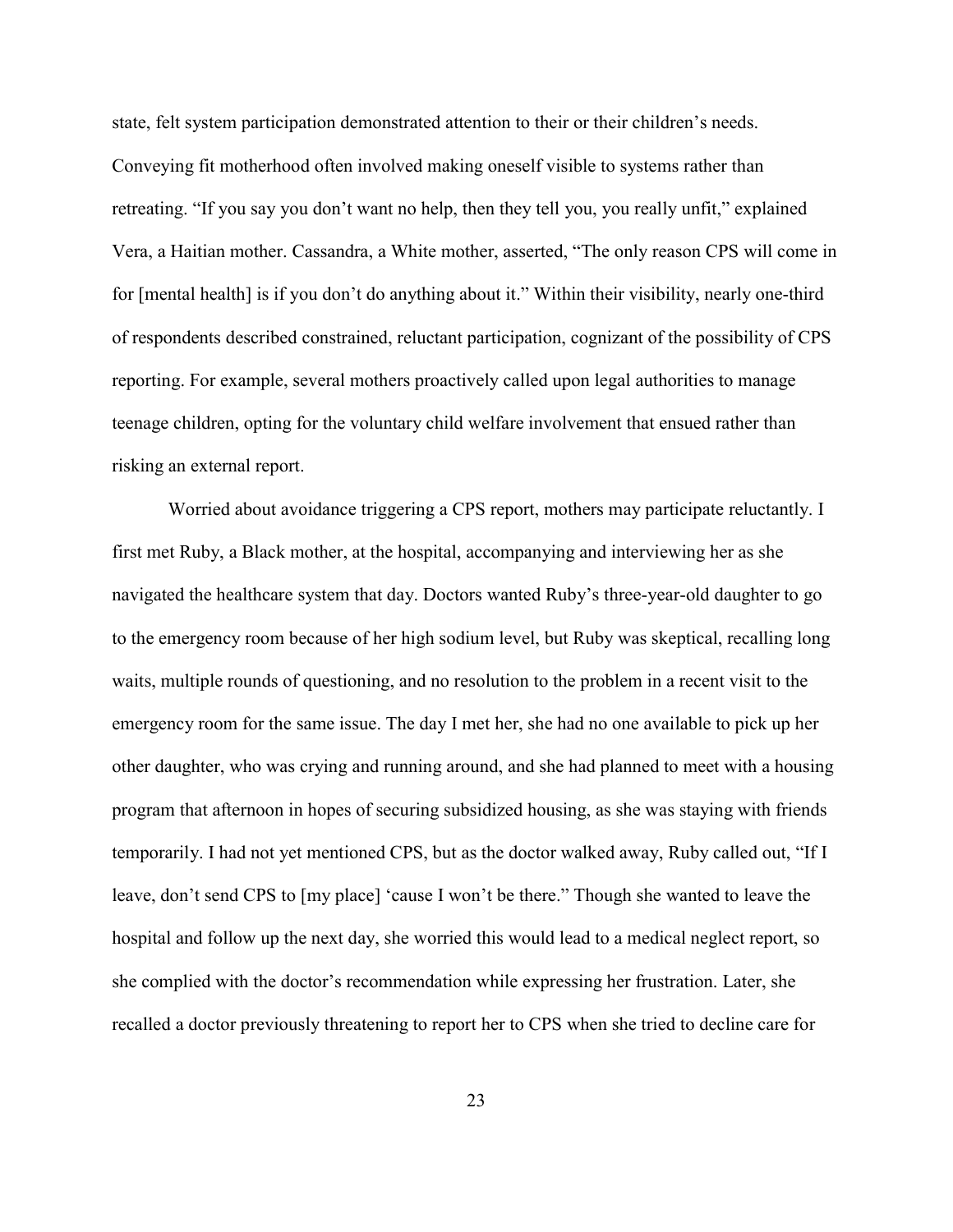her child. Rather than cultivating a sense of partnership – parents and systems working together to improve child well-being – CPS threats generated resentment.

Even without specific directives, awareness of professionals' expectations and power could make mothers feel compelled to access services. Gloria, a Black mother, said she sought immediate medical care for her son even for minor concerns (see also Lareau 2011[2003]:217- 18). During our evening interview, she said, "I'm so bad with it that if he started to cry with his throat right now, I would take him right now. When I go, it's not an infection yet, so I gotta go back when it's an infection, but I don't wait." Her cousin had waited to take a child to the hospital after an injury, leading to a CPS report. "From that, you coughing, let's go. I don't take no chances. I don't want them to feel like I'm neglecting my kids." Gloria's response was governed by how she felt authorities would see the situation (Stuart 2016). Though medical professionals aspire to reduce low-income children's overuse of emergency room services for routine care (Herman and Jackson 2010), Gloria wanted to show doctors she was responding promptly even if she did not feel her son needed formal healthcare: "I make sure they have it on record that I came ASAP." This extreme caution ensures children receive medical attention, but also diverts healthcare resources to nonemergency care and undermines parenting autonomy, fostering constraint.

Whether or not professionals would actually call CPS, mothers' perceptions prompted visibility to service systems. When Simone, a Black mother, gave birth to her first child prematurely and her baby was in the neonatal intensive care unit, she stayed at the hospital fulltime even though she had been discharged and could go home. "I've been nervous not to be here. I don't want them to try anything like I haven't been here or something or just left her here." Later, when I asked about CPS, Simone articulated CPS fears within two weeks of becoming a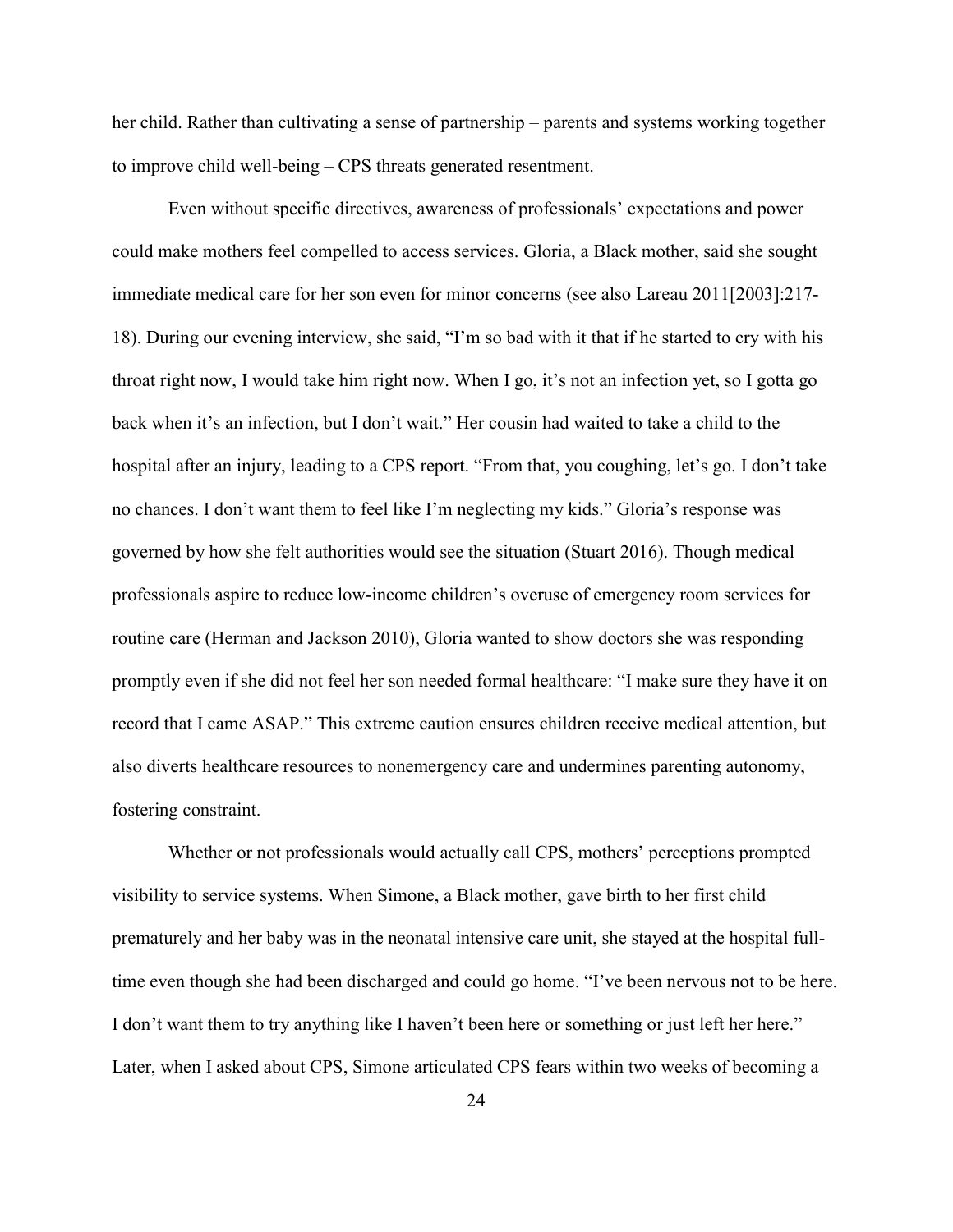mother: "I'm scared of CPS, honestly. I'm not gonna lie, I'm so scared of them. I've never been involved with anything with them or anything, but it just scares me to even think about that." She recalled her presence at the hospital as an example of CPS concerns: "When I said the social worker from here had called me like, 'Oh, we haven't seen you,' I'm just like, I hope you don't try to say I abandoned her or anything like that." Simone made herself visible to authorities, staying at the hospital and, later, continuing services from a social worker even though she felt the worker intruded in her personal life rather than helping the baby.

Opting not to participate in service systems could carry CPS risks, which mothers learned about through firsthand experience, as when a doctor threatened to call CPS on Ruby; secondhand experience, like Gloria recalling her cousin's ordeal; or comments from providers that mothers interpreted as ominous, like Simone's experience in the hospital. Even when mothers are present in systems, this visibility can be constrained or reluctant given the systems' connections to CPS, undermining trusting relationships between families and service providers.

### Negative Cases

Poor mothers who did not describe concerns about CPS reports, or concerns around some providers but not others, provide insight into the social contexts informing concealment strategies. When mothers learned that specific providers had a helpful, rather than punitive, orientation, they trusted them not to call CPS even as they were wary around others. Selena, for example, quoted earlier emphasizing the need to be cautious, recalled a nonprofit that advocated for her when CPS got involved: "They put their hand in fire for me so I cannot lose my child." She continued:

If I don't got food in the house, they not gonna go behind my back and letting know CPS, you know what I mean? If I need food in the house, they help me to get the food. Or if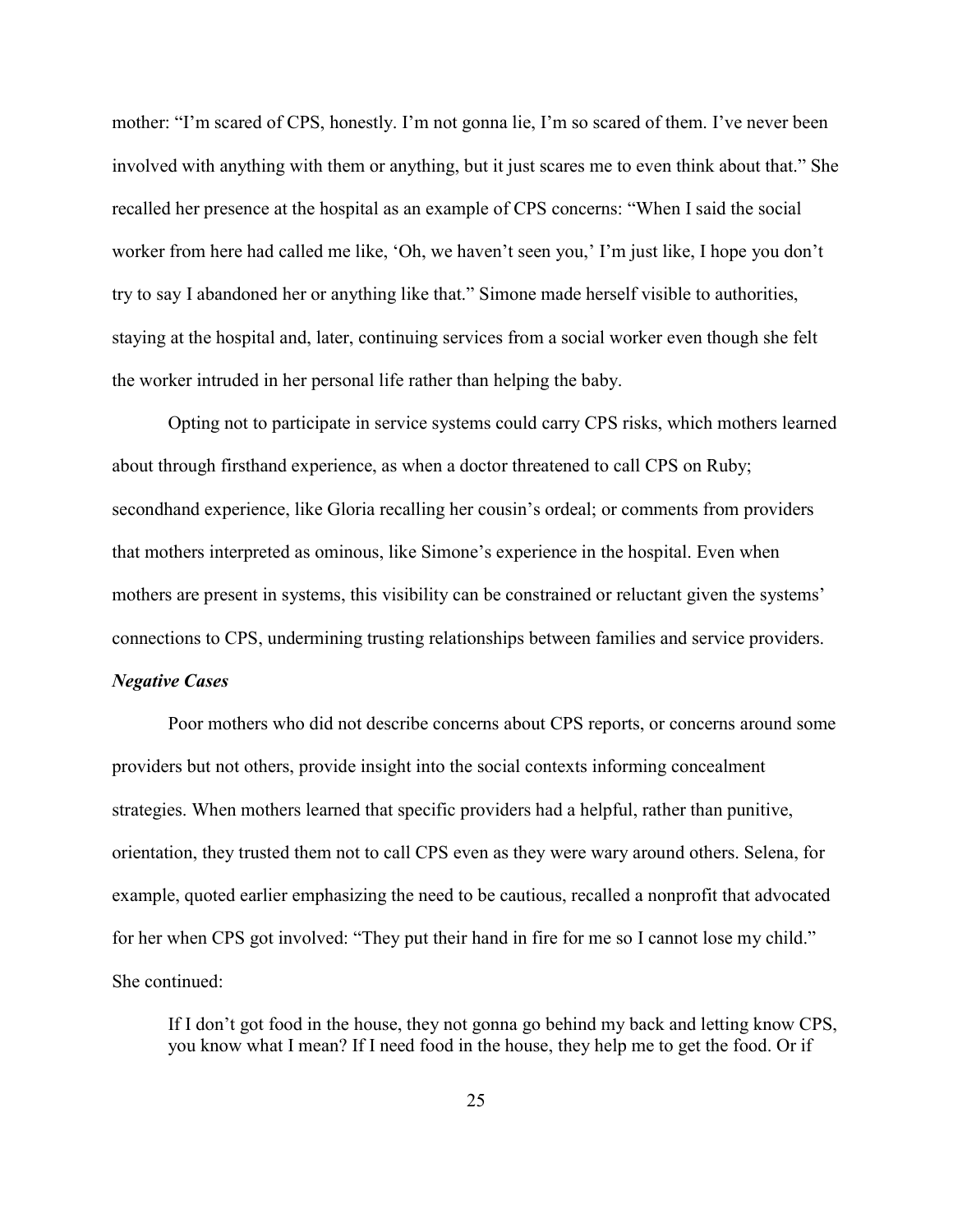my child need clothes and I don't got the money, they help me to get the clothes. That's why I have trust to them.

In Selena's view, this nonprofit had aligned itself with her over the child welfare agency and had shown it would respond to her needs with assistance. Thus, mothers do not necessarily harbor a generalized distrust towards service systems, but instead learn from their own or their networks' experiences what details to be careful about sharing and around whom.

Through their class background, social networks, or work roles, some mothers, despite low incomes, felt no need to exercise caution. Sierra, a Black mother with an associate's degree, grew up in an affluent suburb with her college-educated parents and had previously owned a home with her daughter's father. When we met, she had just exited homelessness, following financial problems after ending an abusive relationship and significant health issues after having her second child. Yet Sierra was not concerned about authorities reporting her to CPS:

To be quite honest with you, I think, how can I say this without sounding like a complete horse's rear-end... The type of people that surround us are not really involved in that, don't really have those kind of issues…The type of people that we really more associate with and hang out with would be the ones that would go to the fundraising gala. We'd sit there. [laughter] That's probably the closest to CPS I've ever been, all right, where I would have gone to the gala and supported by purchasing a plate or whatever and given my \$100 to go to have a good time for the night.

Sierra envisioned herself in a position of power with respect to CPS. As her social support network had no contact with CPS, it remained far from view.

Becoming a mandated reporter helped a few mothers better understand the CPS reporting process. For example, Joselyn, who immigrated from the Dominican Republic as a child, earned just above minimum wage working at a program serving mothers trying to reunify with their children. In this position, she was frequently on the phone with the child welfare agency. Years ago, she thought families could be reported to CPS for disciplining their children, but she had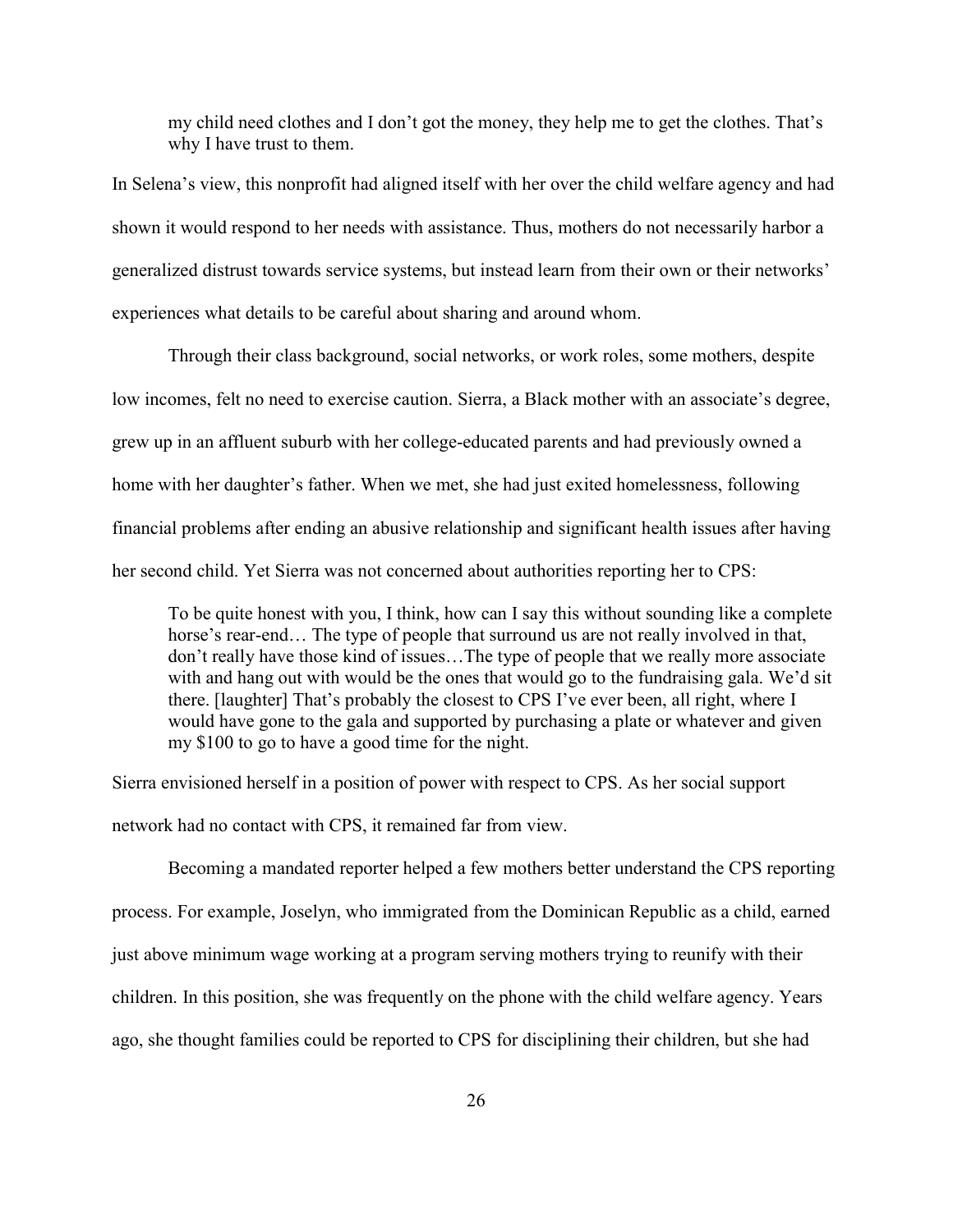since learned what type of behavior merited reports: "It's not something that's little. It's something like drug abuse." Joselyn described her mother's fears, her experience growing up in an immigrant community, and her changing understandings:

Growing up here in a Spanish family, your mom's gonna tell you that that's gonna happen to you.... If you are screaming, they're gonna come and take you... I used to believe it because that's how you grow up... It's bad. It's bad. I didn't even understand until I grew up the mentality that my mom has and my aunt and the fear and this thing. My mom still believes that CPS would just come for her hitting my brother… That's her fear, just believing that still and not learning about it and learning what it really is. I feel like working over there at the [program], I've learned a lot about it.

Despite social networks in which CPS fears were rampant, Joselyn saw reporting from the perspective of the reporter, learning that reasonable child discipline should not trigger a call. These negative cases show how social context, previous experiences, and experiences of social networks can mitigate fear and disengagement for some mothers despite their poverty.

# DISCUSSION AND CONCLUSION

For poor mothers, the reach of child welfare surveillance extends beyond a single agency. Seeking to prevent CPS reports, mothers shield their needs, stresses, and parenting practices from healthcare, educational, and social service providers. Previous research portrays lowincome mothers' parenting strategies as oriented around child protection – for example, protecting children from violent neighborhoods, negative peer influences, and criminalization by authorities (Elliott and Aseltine 2013; Verduzco-Baker 2017). I show how this protective parenting also encompasses strategizing to shield their families from intrusion by the state's own child protection efforts.

These findings provide insight into the dynamics constraining institutional relationships for the poor – relationships consequential for child development and social mobility. Research on low-income mothers highlights how stigma and inconsistent communication about regulations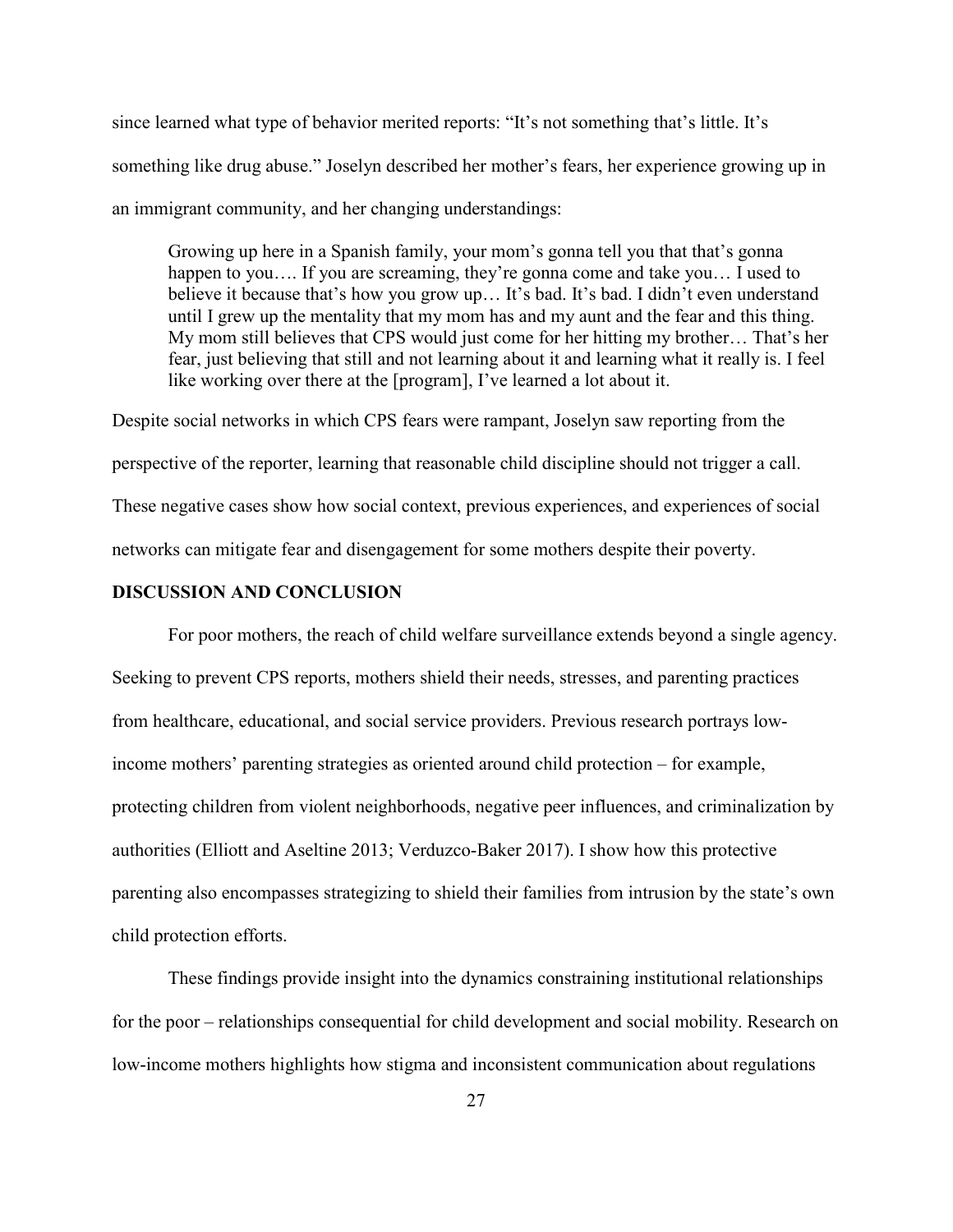and benefits foster distrust of social services (Kissane 2003; Levine 2013). I show how CPS concerns – even if only an imagined threat – also inform how poor mothers mobilize institutional resources for their families. Mothers want and need to connect their children with doctors, schools, and other services, yet must do so in ways that do not expose them to CPS intervention, prompting a selective or reluctant participation. Ultimately, poor children's needs become less visible to these systems and they may not benefit fully from available supports.

This study extends research on responses to state surveillance in at least three ways. First, it compels scholars to look beyond whether or not individuals reveal themselves to surveilling systems to consider how they do so. Those not engaged in system avoidance may nevertheless be hiding from systems. When individuals participate in systems and appear unproblematic to authorities, their engagement is not necessarily a genuine commitment (Menjívar and Lakhani 2016), but could be a superficial demonstration of compliance. This selective visibility goes beyond adjusting the scene authorities see by avoiding certain areas during particular times, altering one's mannerisms, and regulating others' behavior (Stuart 2016). Individuals actively shift interactions with authorities, strategically concealing information about needs and adversities.

 Second, the case of CPS illuminates how vulnerabilities beyond legal status shape responses to surveillance. When a legal status subjects individuals to punishment if apprehended, being known to systems is risky. Yet mothers, not placed against the law with respect to CPS, saw no danger in their physical presence in organizational spaces or their presence in linked data systems (Gilliom 2001; Goffman 2009). Rather, mothers located risk in authorities learning about their personal situations and deeming them objectionable. Instead of cultivating unpredictability or staying out of formal records (Brayne 2014; Goffman 2009), then, mothers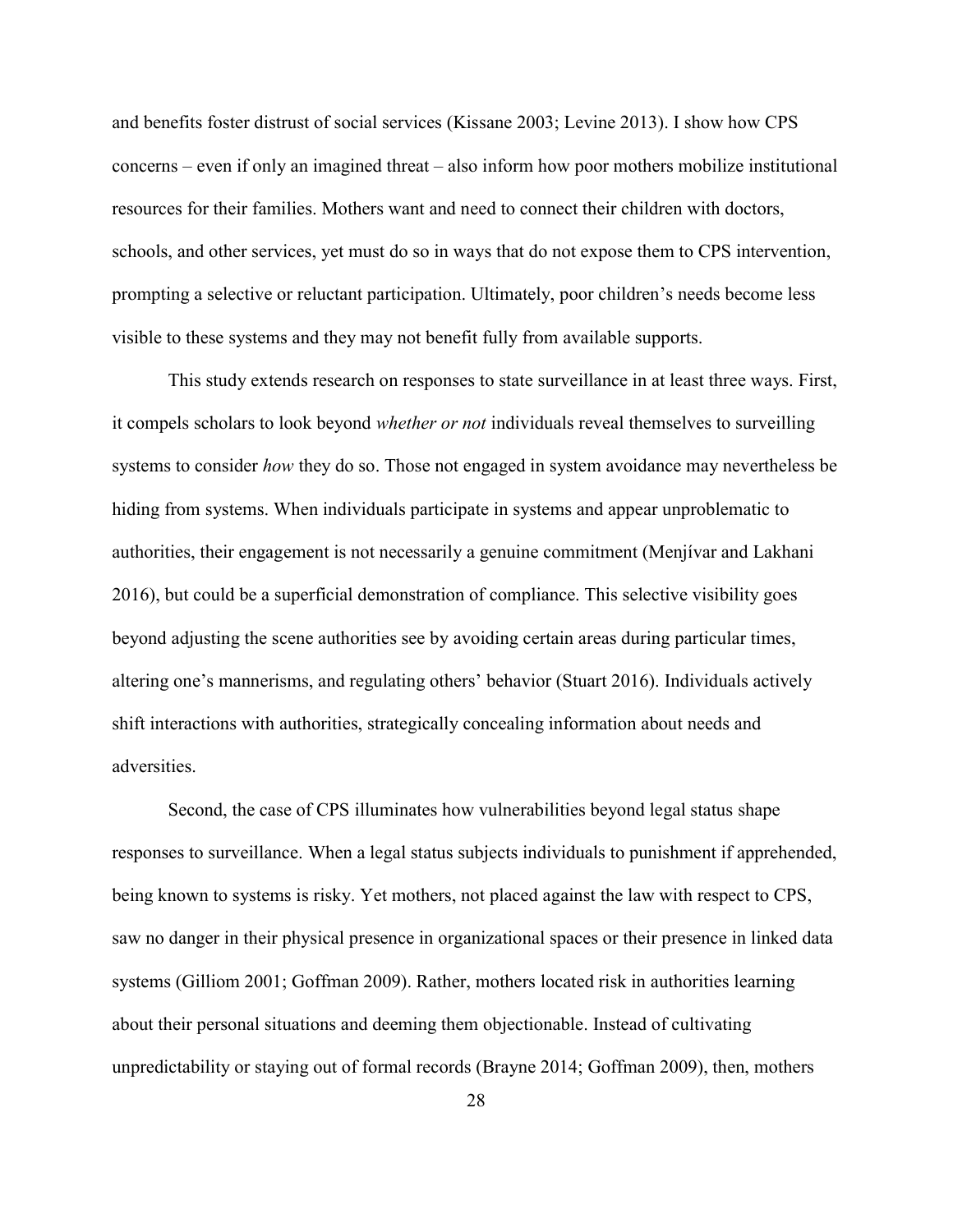sought to curate the behavior observers knew about and often saw system visibility as advantageous. Looking beyond legal status vulnerabilities opens up additional third-party surveillance systems for scholars to consider – those that may not maintain large-scale administrative databases, but nevertheless observe one's personal life or collect information on sensitive topics. Without sanctionable legal statuses, mothers were not concerned about accessing employers or banks, for example; simply being present in system records did not pose problems. Yet nonprofit service providers carried risks, because they observed or gathered information about parenting that rendered mothers vulnerable to CPS reports.

Third, building on research on the consequences of direct state intervention (Brayne 2014; Stuart 2016), this study draws attention to entry points outside formal social control agencies – how individuals interpret and anticipate other entities that place individuals under the gaze of the state. Even mothers not known to child welfare authorities sought to proactively protect themselves from intervention. This illuminates a more comprehensive vision of, for example, the carceral state or the welfare state. Experiences of state supervision extend beyond what state systems do (e.g. jailing, fining, or sanctioning people) to encompass interactions with intermediaries poised to shuttle individuals to these systems. We may see similar processes of selective visibility when vulnerability stems from behavior observed by or known to third parties – for example, among youth whose schools call the police or among halfway house residents whose staff notify parole officers. These too constitute important sites of state surveillance. When otherwise supportive systems can activate state intervention, those vulnerable and highly exposed to such intervention understand potential sources of assistance not as independent entities, but as channels to punitive social control.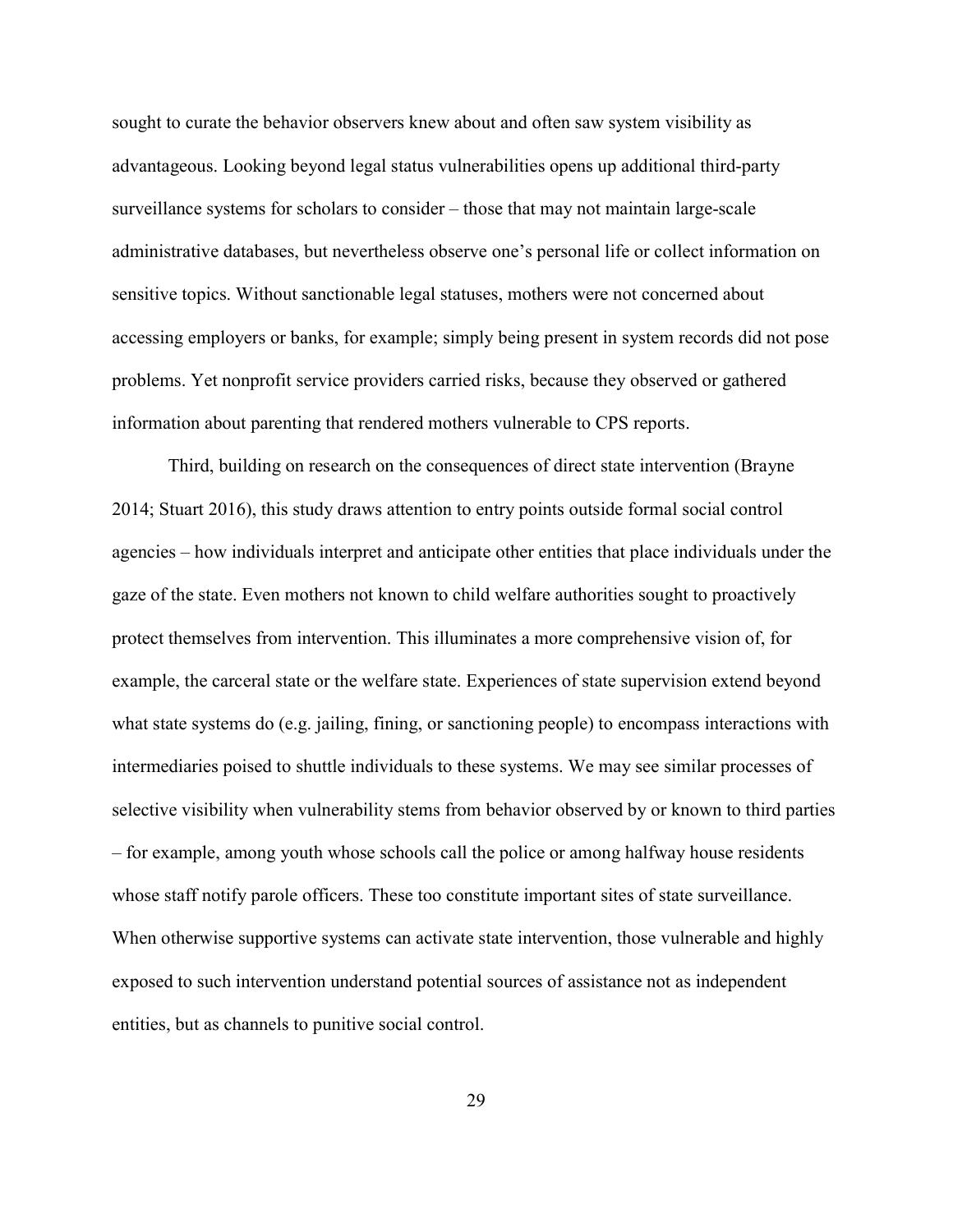Ultimately, the case of CPS shows how individuals strategically engage third-party systems to forestall punitive state intervention. Though the nature of CPS surveillance – reports of personal behavior, subject to vague and inconsistent standards, from third parties one interacts with routinely – may be particularly likely to encourage strategies of protection within system engagement, similar responses may emerge in other contexts as well. For example, with the criminalization of adversities such as domestic violence and addiction, individuals may decline to acknowledge these experiences with medical providers, worried these providers may notify law enforcement. System engagement, too, may constitute an effort to prevent state sanctions, as when mothers summon police to protect themselves from housing authority violations (Bell 2016:336) or when participating in therapeutic programs can deflect police intervention (Stuart 2016:104). Thus, analyzing concealment and constraint as part of a range of strategies to prevent state intervention complicates the appearance of compliance: what may look like willing participation can instead be acts of resistance and protection.

Building on these findings, future research should continue tracing the conditions under which individuals avoid systems, as opposed to participating selectively, reluctantly, or fully. Surveillance practices and perceptions in different domains likely prompt varied responses to the risk of state intervention. For example, as I suggest, systems apprehending individuals whose very identity makes them a target may encourage avoidance moreso than systems like CPS that rely on reports of observed behavior or disclosed information. Furthermore, within surveillance systems, individuals respond differently based on their perceived vulnerability, which is shaped by their behavior as well as knowledge gleaned from their and their social networks' experiences. Mothers certain that their situations would draw CPS attention retreated from reporting systems. Meanwhile, mothers felt confident fully engaging service providers when they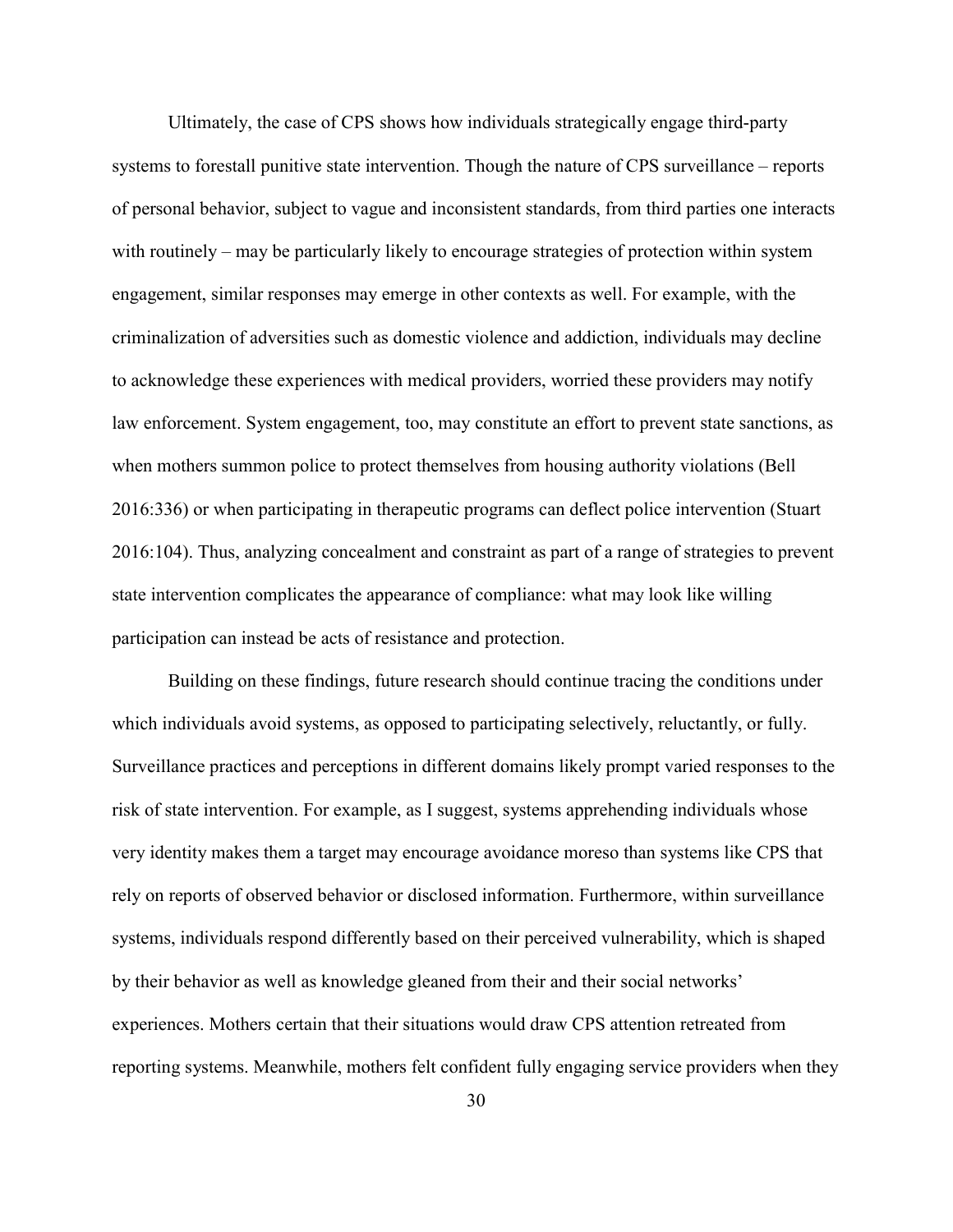experienced services helping in times of need rather than reporting, when their social backgrounds and networks kept CPS out of mind, and when their experiences as mandated reporters convinced them they need not worry. In more uncertain situations, subject to discretion, mothers took a risk-averse approach, participating but declining to share information or act in ways that might prompt a CPS report.

Though the dynamics identified here are likely not specific to my study site, this study is limited to a single demographic and policy context. Research should also examine these processes in suburban and rural communities, in neighborhoods of concentrated Black poverty, with non-English-speaking mothers, and with the near-poor or working class. Importantly, although the demographic composition of Providence enabled recruitment of a racially diverse group of respondents, CPS concerns likely disproportionately affect Black and Native American mothers due to the concentration of child welfare intervention in these communities (HHS 2018; Roberts 2008). Additionally, while the basic contours of CPS are consistent across states, local policy and implementation may shape how mothers react to potential reporters. Examining variation across policy contexts would help assess the sources of the perceived risk and identify promising approaches that minimize mothers' negative reactions.

This research does not imply that mandatory CPS reporting should be eliminated. It is critical to engage sentinels in identifying child maltreatment and I cannot evaluate how the benefits of doing so compare to the costs identified. But perhaps this is a false choice. We might instead ask how to protect children while also promoting help-seeking and engagement. U.S. child welfare efforts are primarily reactive, engaging families after a maltreatment report, rather preventative. For poor families, additional income reduces CPS reports (Cancian et al. 2013). Labor market protections, a strong social safety net, and supportive community services for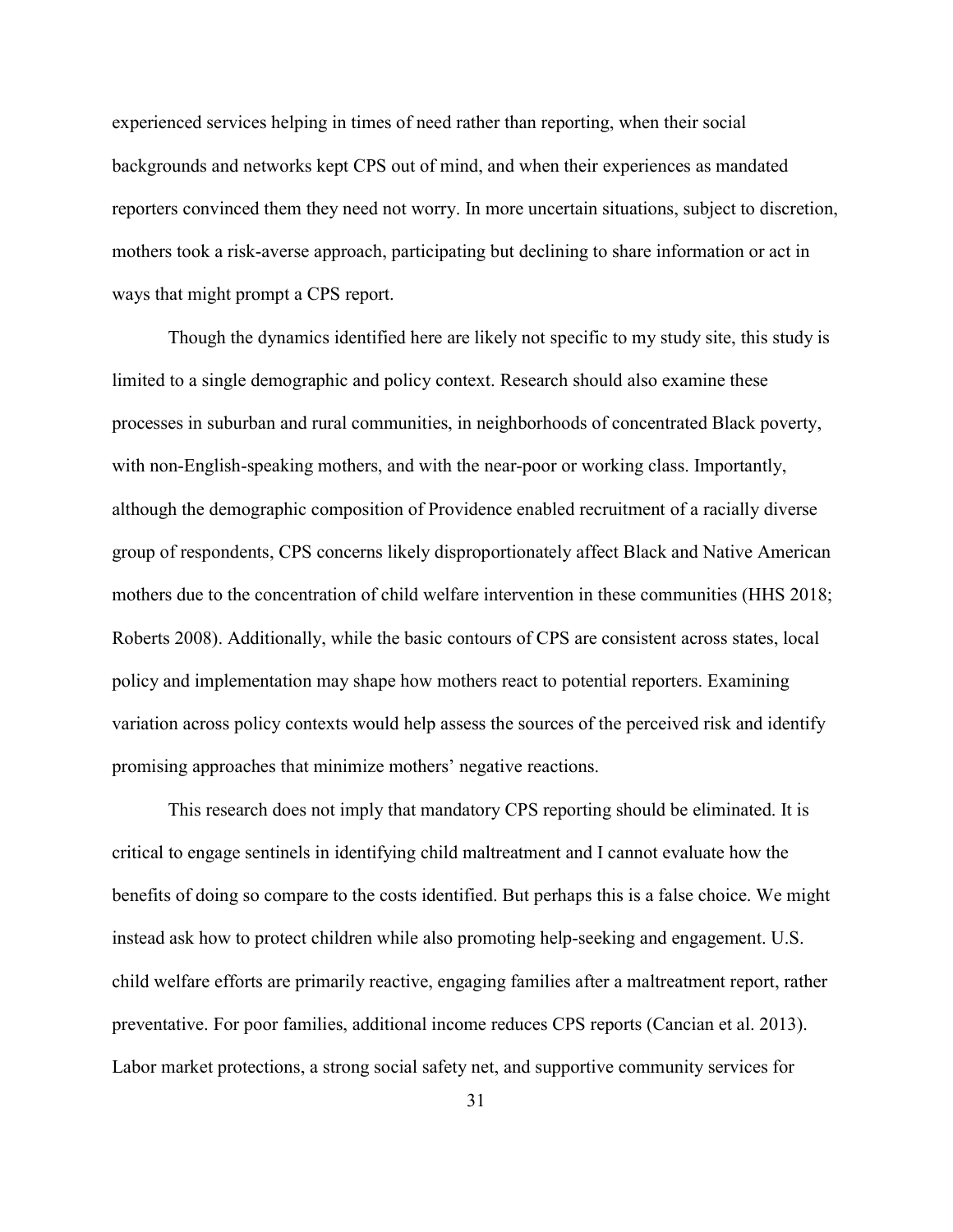mental illness and substance abuse could protect children without involving the child welfare system. Moreover, child welfare intervention need not be punitive or adversarial; Finland and Norway, for example, orient child welfare around holistic family support rather than child protection (Gilbert, Parton, and Skivenes 2011), which could reduce the harm mothers attach to CPS reports. Indeed, some mothers revised their perceptions of CPS reports following positive experiences with the agency.

CPS practitioners undoubtedly want poor mothers to be forthcoming with service providers. Yet given the CPS reporting capacity of these providers, mothers face a tradeoff between potential assistance and surveillance. Shielding adversities from view may protect against CPS intervention, but also isolates families from institutional resources and supports.

# ENDNOTES

<sup>1</sup>"Child welfare" refers to the system broadly; "CPS" refers to the division that receives and investigates maltreatment reports.

 $2$ Though I focus on reporting by third-party systems, personal relations also report individuals to the state in CPS and other domains such as child support, policing, and welfare.

<sup>3</sup>For example, paternal incarceration suppresses participation in school events or meetings among fathers, but this pattern is less clear for primary caregivers, typically mothers (Haskins and Jacobsen 2017).

<sup>4</sup>Due to the very dynamics I document, mothers may have concealed vulnerabilities or CPS fears from me, or may have declined to participate in the study, so CPS concerns may be even more salient among those hiding from or in the interview.

 ${}^{5}$ See Bell (2016) and Goffman (2009) on CPS in mothers' interactions with police.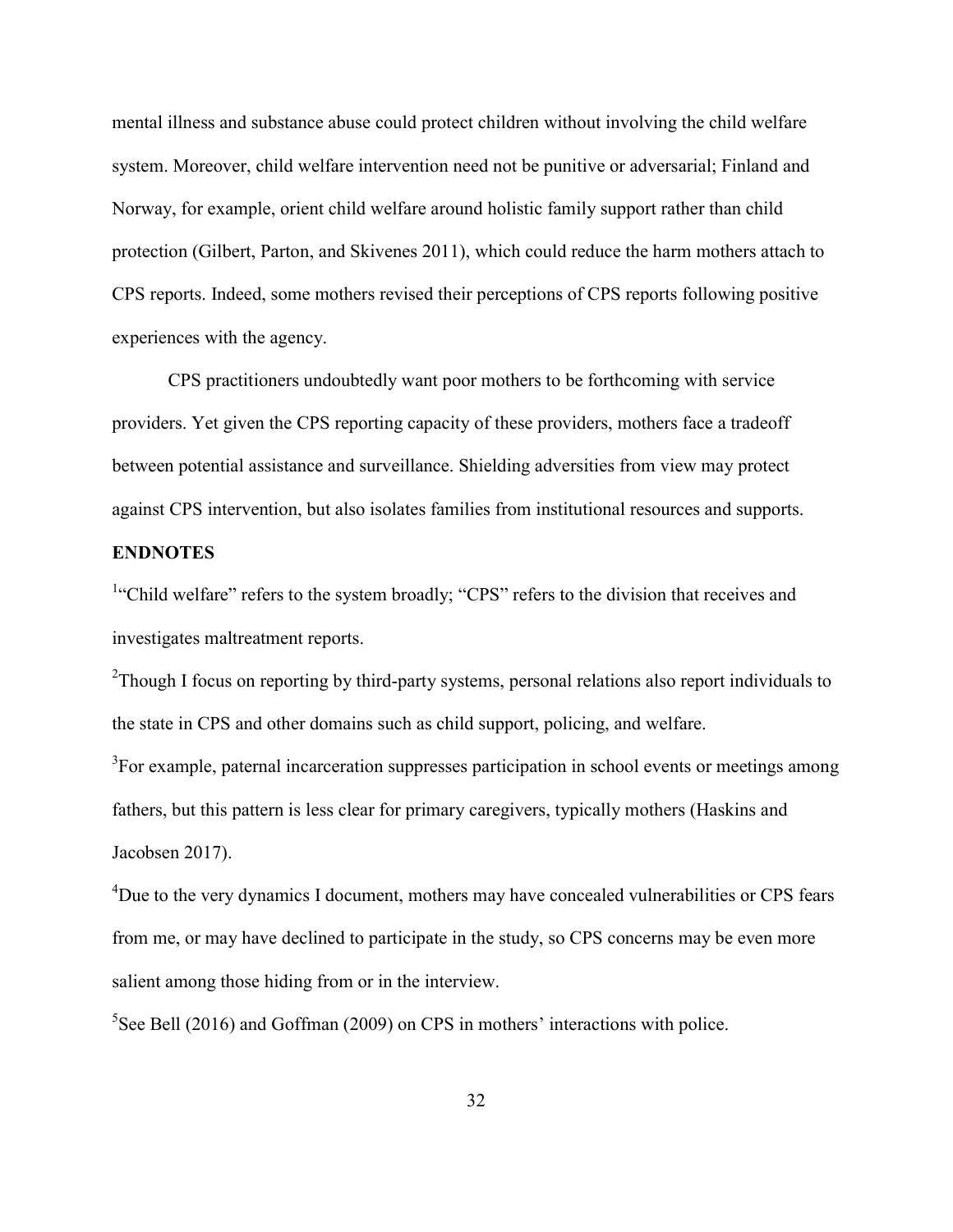${}^{6}$ Declining to mention the strategies discussed did not imply full engagement, however. For example, a few respondents had little to say about CPS in the interview, reluctant to discuss the sensitive and highly stigmatized topic.

 $T$ For consistency, I substitute "CPS" for respondents' references to the state child welfare

agency, the Rhode Island Department of Children, Youth, and Families.

# ABOUT THE AUTHOR

Kelley Fong is a PhD candidate in sociology and social policy at Harvard University studying

poverty, child welfare, education, and family life. Her research focuses on families' experiences

with social policies, systems, and supports, with current projects examining child protective

services, school choice, and residential decision-making.

# **REFERENCES**

- Abrego, Leisy J. 2011. "Legal Consciousness of Undocumented Latinos: Fear and Stigma as Barriers to Claims-Making for First-and 1.5-Generation Immigrants." Law & Society Review 45(2):337-70.
- Abrego, Leisy J. and Cecilia Menjívar. 2011. "Immigrant Latina Mothers as Targets of Legal Violence." International Journal of Sociology of the Family 37(1):9-26.
- American Academy of Pediatrics. 2003. "Family Pediatrics Report of the Task Force on the Family." Pediatrics 111(6):1541-71.
- Bell, Monica C. 2016. "Situational Trust: How Disadvantaged Mothers Reconceive Legal Cynicism." Law and Society Review 50(2):314-47.
- Berger, Lawrence M. and Jane Waldfogel. 2011. "Economic Determinants and Consequences of Child Maltreatment." OECD Social, Employment, and Migration Working Papers, No. 111. OECD Publishing.
- Berk, Marc L. and Claudia L. Schur. 2001. "The Effect of Fear on Access to Care among Undocumented Latino Immigrants." Journal of Immigrant Health 3(3):151-56.
- Brayne, Sarah. 2014. "Surveillance and System Avoidance: Criminal Justice Contact and Institutional Attachment." American Sociological Review 79(3): 367-91.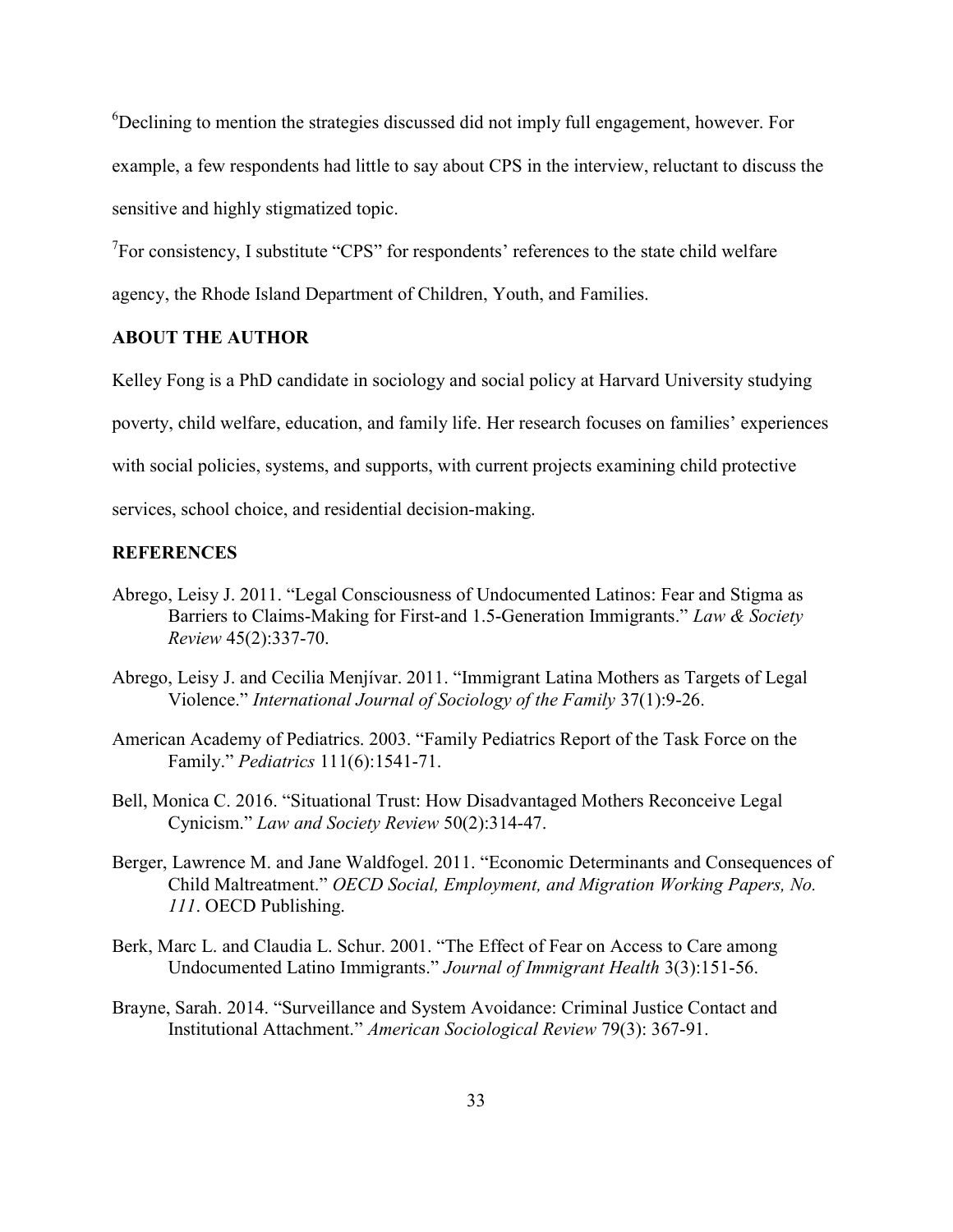- Cancian, Maria, Mi-Youn Yang, and Kristen Shook Slack. 2013. "The Effect of Additional Child Support Income on the Risk of Child Maltreatment." Social Service Review 87(3):417-37.
- Carson, E. Ann. 2018. Prisoners in 2016. Washington, DC: U.S. Department of Justice, Bureau of Justice Statistics.
- Cohen, Stanley. 1985. Visions of Social Control: Crime, Punishment, and Classification. Cambridge, UK: Polity Press.
- Desmond, Matthew, and Nicol Valdez. 2013. "Unpolicing the Urban Poor: Consequences of Third-Party Policing for Inner-City Women." American Sociological Review 78(1):117- 41.
- Edin, Kathryn and Maria Kefalas. 2005. Promises I Can Keep: Why Poor Women Put Motherhood Before Marriage. Berkeley: University of California Press.
- Edin, Kathryn and Laura Lein. 1997. Making Ends Meet: How Single Mothers Survive Welfare and Low-Wage Work. New York: Russell Sage Foundation.
- Elliott, Sinikka and Elyshia Aseltine. 2013. "Raising Teenagers in Hostile Environments: How Race, Class, and Gender Matter for Mothers' Protective Carework." Journal of Family Issues 34(6):719-44.
- Fernández-Kelly, Patricia. 2015. The Hero's Fight: African Americans in West Baltimore and the Shadow of the State. Princeton, NJ: Princeton University Press.
- Fong, Kelley. 2017. "Child Welfare Involvement and Contexts of Poverty: The Role of Parental Adversities, Social Networks, and Social Services." Children and Youth Services Review 72:5-13.
- Foucault, Michel. 1971. Discipline and Punish: The Birth of the Prison. New York: Vintage Books.
- Franklin, Cynthia and Calvin L. Streeter. 1995. "School Reform: Linking Public Schools with Human Services." Social Work 40(6):773-82.
- Garland, David. 2001. The Culture of Control: Crime and Social Order in Contemporary Society. Chicago: University of Chicago Press.
- Gilbert, Neil, Nigel Parton, and Marit Skivenes, eds. 2011. Child Protection Systems: International Trends and Orientations. New York: Oxford University Press.
- Gilliom, John. 2001. Overseers of the Poor: Surveillance, Resistance, and the Limits of Privacy. Chicago: University of Chicago Press.
- Goffman, Alice, 2009. "On the Run: Wanted Men in a Philadelphia Ghetto." American Sociological Review 74(3):339-57.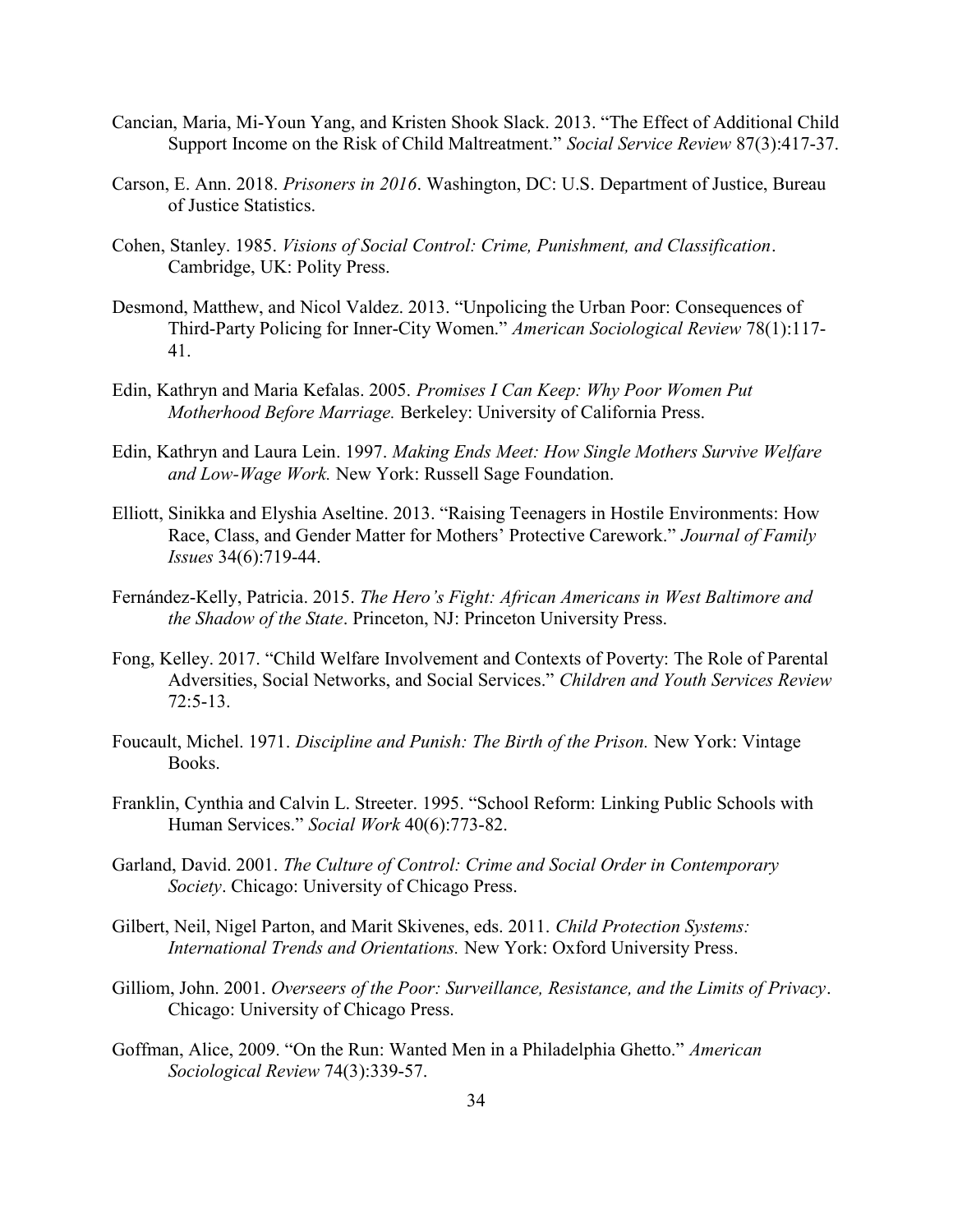- Goffman, Erving. 1963. Stigma: Notes on the Management of Spoiled Identity. New York: Simon & Schuster
- Gustafson, Kaaryn S. 2011. Cheating Welfare: Public Assistance and the Criminalization of Poverty. New York: NYU Press.
- Haskins, Anna R. and Wade C. Jacobsen. 2017. "Schools as Surveilling Institutions? Paternal Incarceration, System Avoidance, and Parental Involvement in Schooling." American Sociological Review 82(4):657-84.
- Herman, Ariella and Portia Jackson. 2010. "Empowering Low-Income Parents with Skills to Reduce Excess Pediatric Emergency Room and Clinic Visits through a Tailored Low Literacy Training Intervention." Journal of Health Communication 15:895-910.
- Howard, Kimberly S. and Jeanne Brooks-Gunn. 2009. "The Role of Home-Visiting Programs in Preventing Child Abuse and Neglect." The Future of Children 19(2):119-46.
- Hughes, Cayce C. 2017. "Negotiating Privacy in the Context of Poverty: Poor Mothers and the Social Safety Net." Ph.D. Thesis. Chicago: University of Chicago.
- Kim, Hyunil, Christopher Wildeman, Melissa Jonson-Reid, and Brett Drake. 2017. "Lifetime Prevalence of Investigating Child Maltreatment Among U.S. Children." American Journal of Public Health 107(2):274-80.
- Kissane, Rebecca Joyce. 2003. "What's Need Got to Do With It: Barriers to Use of Nonprofit Social Services." Journal of Sociology and Social Welfare 30(2):127-48.
- Lageson, Sarah Esther. 2016. "Found Out and Opting Out: The Consequences of Online Criminal Records for Families." The ANNALS of the American Academy of Political and Social Science 665(1): 127-141.
- Lara-Millán, Armando. 2014. "Public Emergency Room Overcrowding in the Era of Mass Imprisonment." American Sociological Review 79(5):866-87.
- Lareau, Annette. 2011[2003]. Unequal Childhoods: Class, Race, and Family Life, 2d ed. Berkeley: University of California Press.
- Lee, Tina. 2016. Catching a Case: Inequality and Fear in New York City's Child Welfare System. New Brunswick, NJ: Rutgers University Press.
- Levine, Judith A. 2013. Ain't No Trust: How Bosses, Boyfriends, and Bureaucrats Fail Low-Income Mothers and Why It Matters. Berkeley, CA: University of California Press.
- McCormack, Karen. 2005. "Stratified Reproduction and Poor Women's Resistance." Gender & Society 19(5):660-79.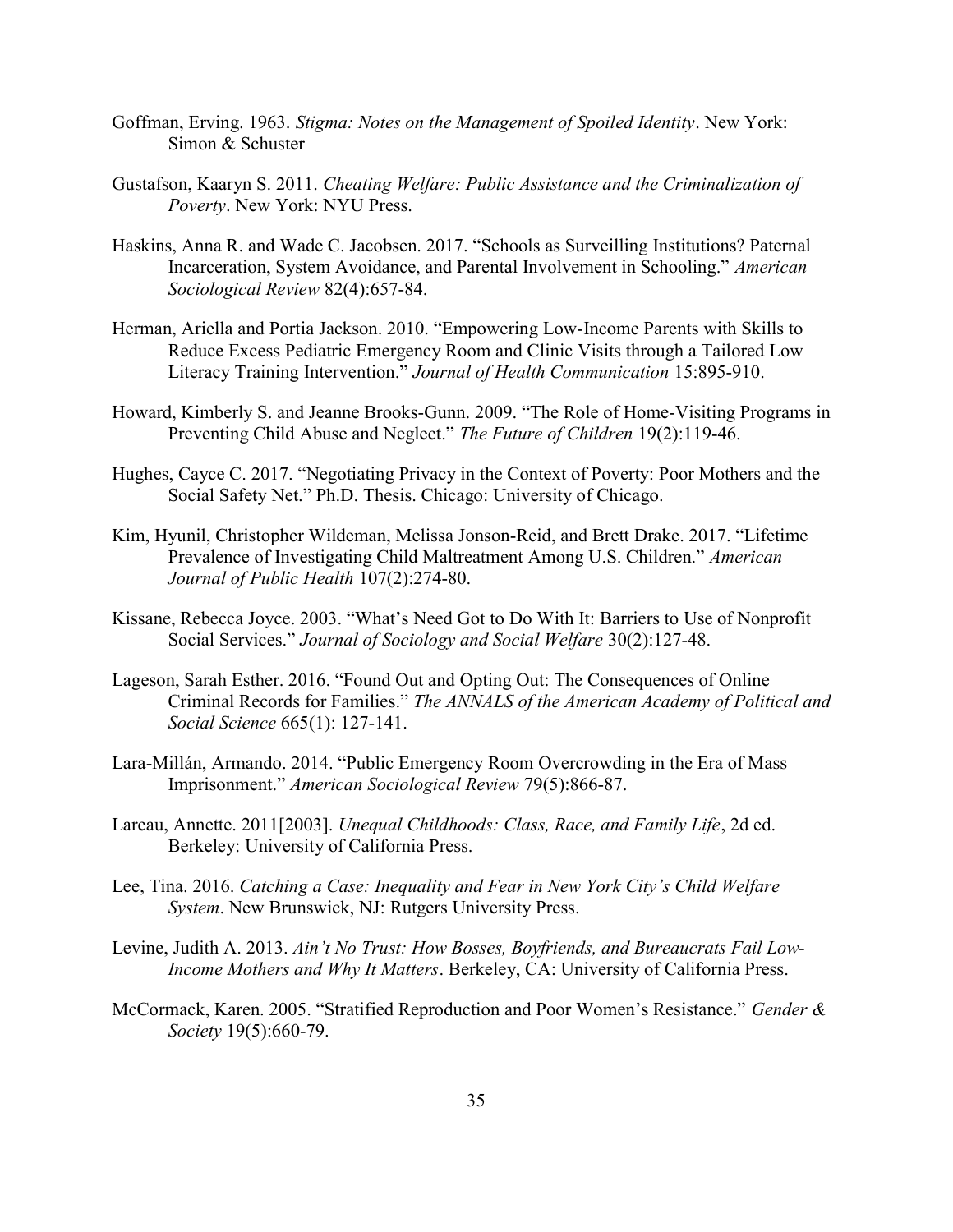- Menjívar, Cecilia. 2006. "Family Reorganization in a Context of Legal Uncertainty: Guatemalan and Salvadoran Immigrants in the United States." International Journal of Sociology of the Family 32(2):223-45.
- Menjívar, Cecilia, and Sarah M. Lakhani. 2016. "Transformative Effects of Immigration Law: Immigrants' Personal and Social Metamorphoses through Regularization." American Journal of Sociology 121(6):1818-55.

Providence Plan, The. 2015. Neighborhood Census data. Personal communication.

- Putnam-Hornstein, Emily and Barbara Needell. 2011. "Predictors of Child Protective Service Contact between Birth and Age Five: An Examination of California's 2002 Birth Cohort." Children and Youth Services Review 33(8):1337-44.
- Reich, Jennifer A. 2005. Fixing Families: Parents, Power, and the Child Welfare System. New York: Taylor & Francis Group.
- Rios, Victor M. 2011. Punished: Policing the Lives of Black and Latino Boys. New York: NYU Press.

Roberts, Dorothy. 2002. Shattered Bonds: The Color of Child Welfare. New York: Basic Books.

- Roberts, Dorothy. 2008. "The Racial Geography of Child Welfare: Toward a New Research Paradigm." Child Welfare 87(2):125-50.
- Roberts, Dorothy. 2014. "Complicating the Triangle of Race, Class and State: The Insights of Black Feminists." Ethnic and Racial Studies 37(10):1776-82.
- Rodríguez, Nestor and Jacqueline Maria Hagan. 2004. "Fractured Families and Communities: Effects of Immigration Reform in Texas, Mexico, and El Salvador." Latino Studies 2(3):328-51.
- Sered, Susan Starr and Maureen Norton-Hawk. 2014. Can't Catch a Break: Gender, Jail, Drugs, and the Limits of Personal Responsibility. Oakland: University of California Press.
- Small, Mario Luis. 2006. "Neighborhood Institutions as Resource Brokers: Childcare Centers, Interorganizational Ties, and Resource Access among the Poor." Social Problems 53(2):274-92.
- Stuart, Forrest. 2016. "Becoming 'Copwise': Policing, Culture, and the Collateral Consequences of Street-Level Criminalization." Law and Society Review 50(2):279-313.
- U.S. Department of Health and Human Services. 2017. The AFCARS Report, No. 24. Washington, DC: Author.
- U.S. Department of Health and Human Services. 2018. Child Maltreatment 2016. Washington, DC: Author.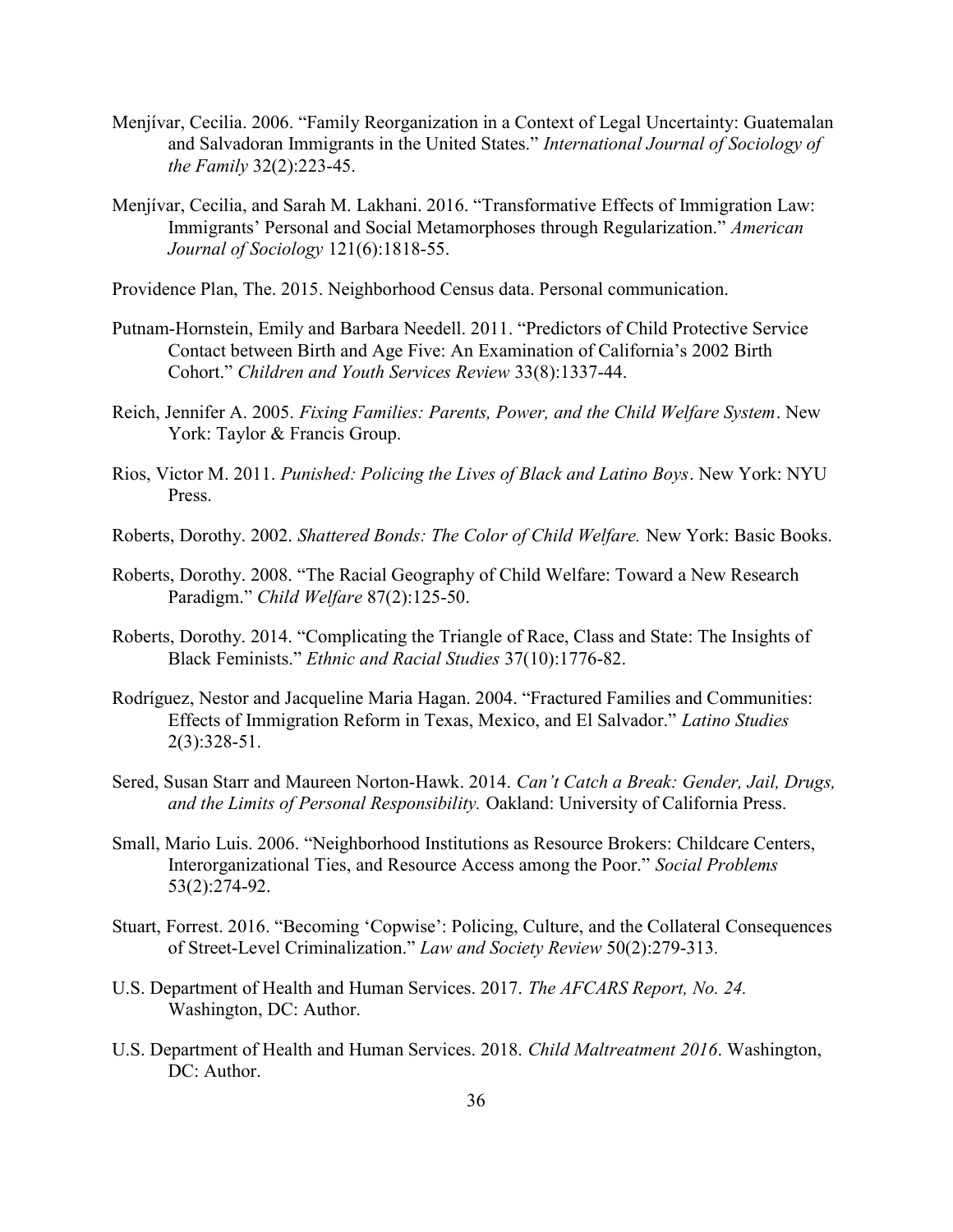- Verduzco-Baker, Lynn. 2017. "'I Don't Want Them to Be a Statistic' Mothering Practices of Low-Income Mothers." Journal of Family Issues 38(7):1010-38.
- Waldfogel, Jane. 1998. The Future of Child Protection: How to Break the Cycle of Abuse and Neglect. Cambridge, MA: Harvard University Press.
- Webster, Stephen W., Richard O'Toole, Anita W. O'Toole, and Betsy Lucal. 2005. "Overreporting and Underreporting of Child Abuse: Teachers' Use of Professional Discretion." Child Abuse & Neglect 29(11):1281-96.
- Yoshikawa, Hirokazu. 2011. Immigrants Raising Citizens: Undocumented Parents and Their Children. New York: Russell Sage Foundation.